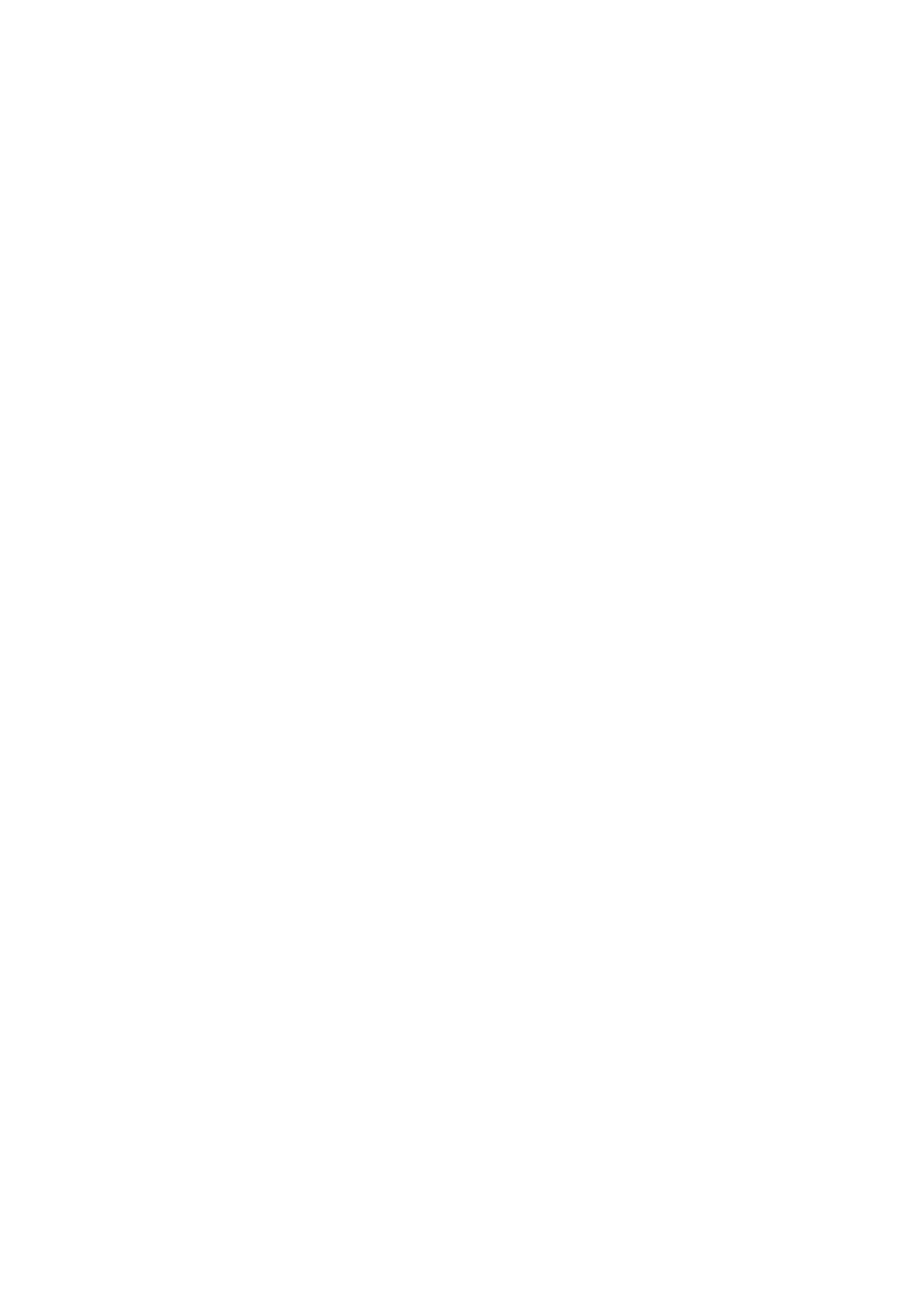# Peripheral Europe:

## *On Transitology and Post-Crisis Discourses in Southeast Europe*

By Ksenija Vidmar Horvat

Cambridge **Scholars** Publishing

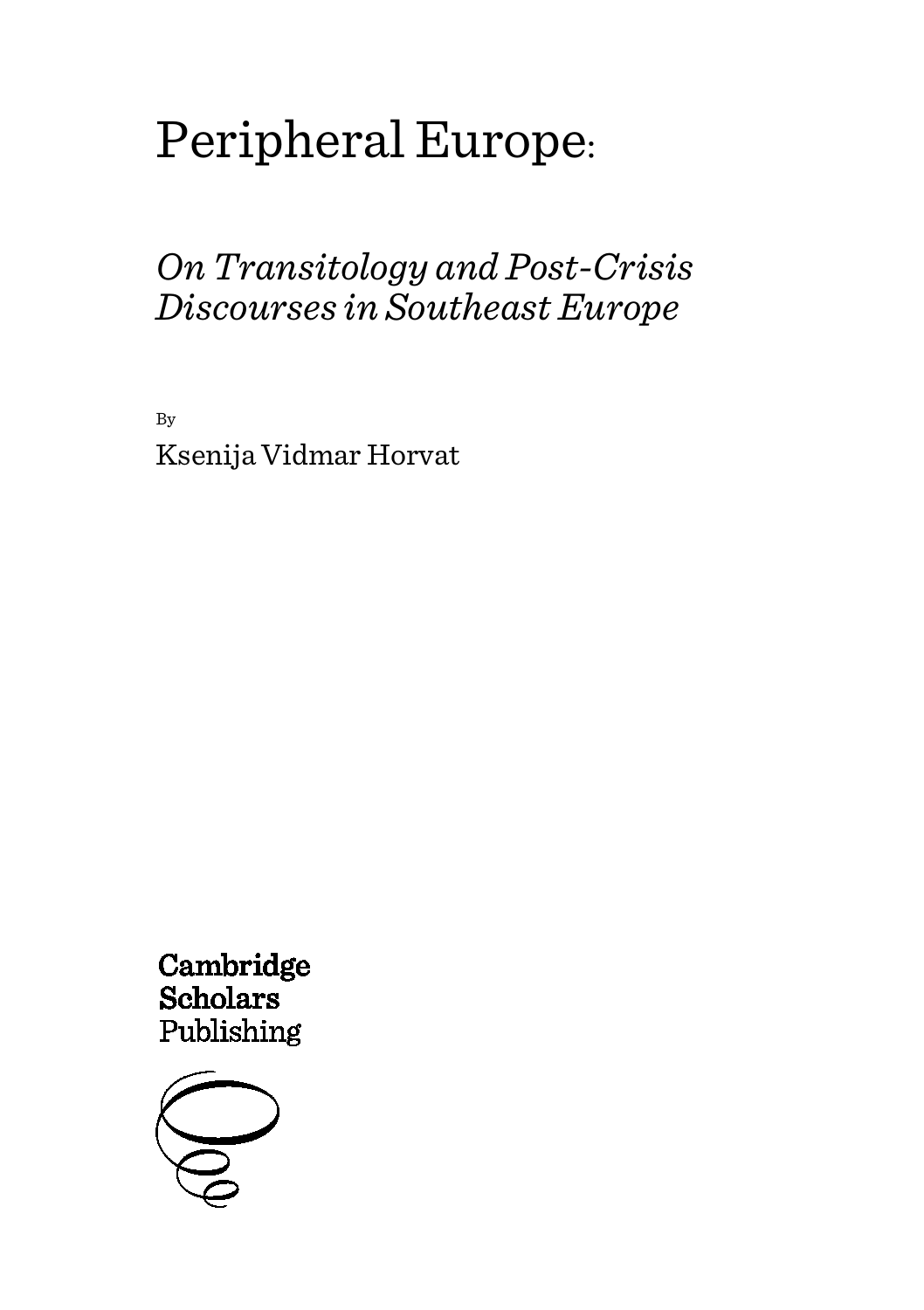Peripheral Europe: On Transitology and Post-Crisis Discourses in Southeast Europe

By Ksenija Vidmar Horvat

This book first published 2020

Cambridge Scholars Publishing

Lady Stephenson Library, Newcastle upon Tyne, NE6 2PA, UK

British Library Cataloguing in Publication Data A catalogue record for this book is available from the British Library

Copyright © 2020 by Ksenija Vidmar Horvat

All rights for this book reserved. No part of this book may be reproduced, stored in a retrieval system, or transmitted, in any form or by any means, electronic, mechanical, photocopying, recording or otherwise, without the prior permission of the copyright owner.

ISBN (10): 1-5275-5860-6 ISBN (13): 978-1-5275-5860-1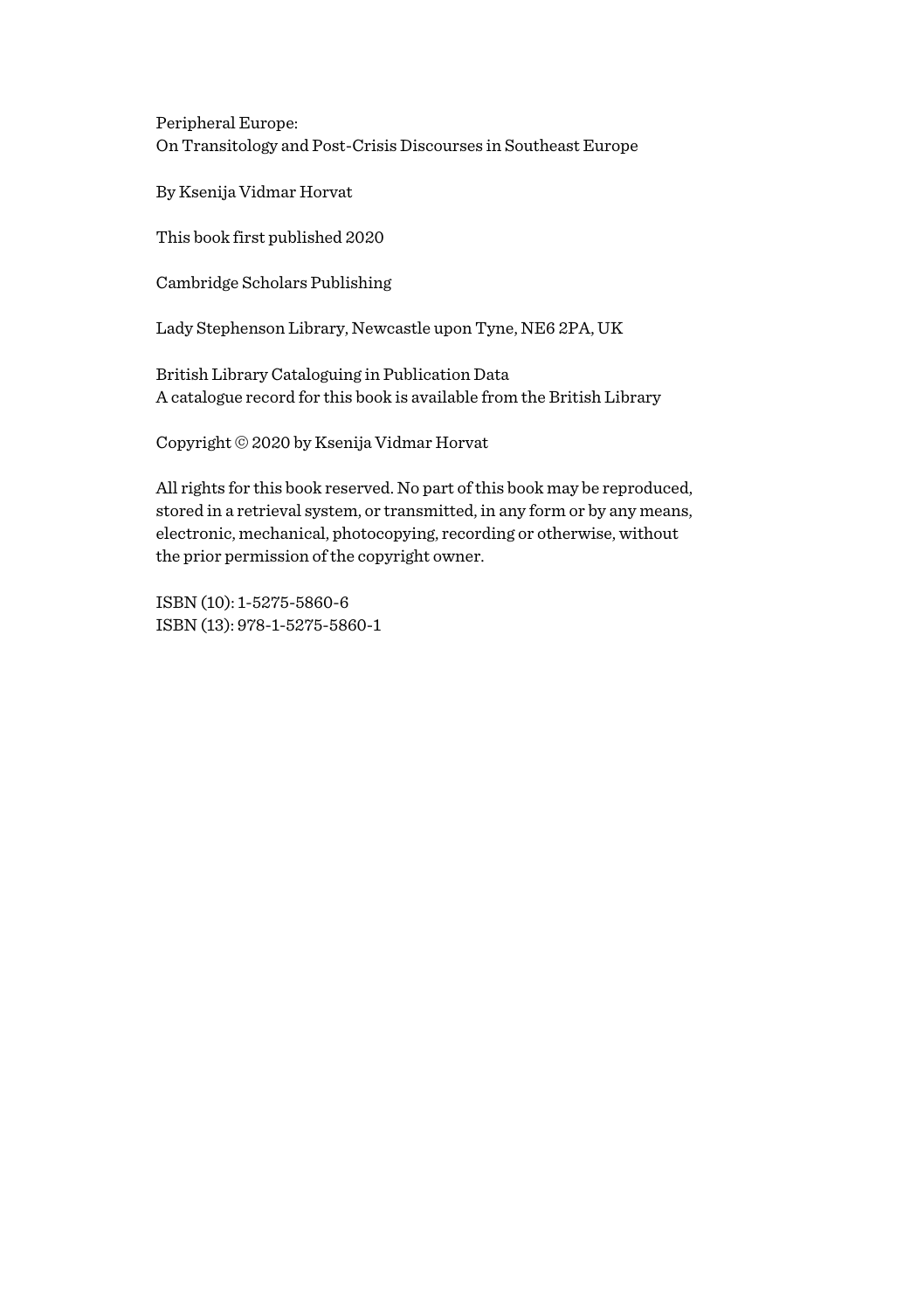## TABLE OF CONTENTS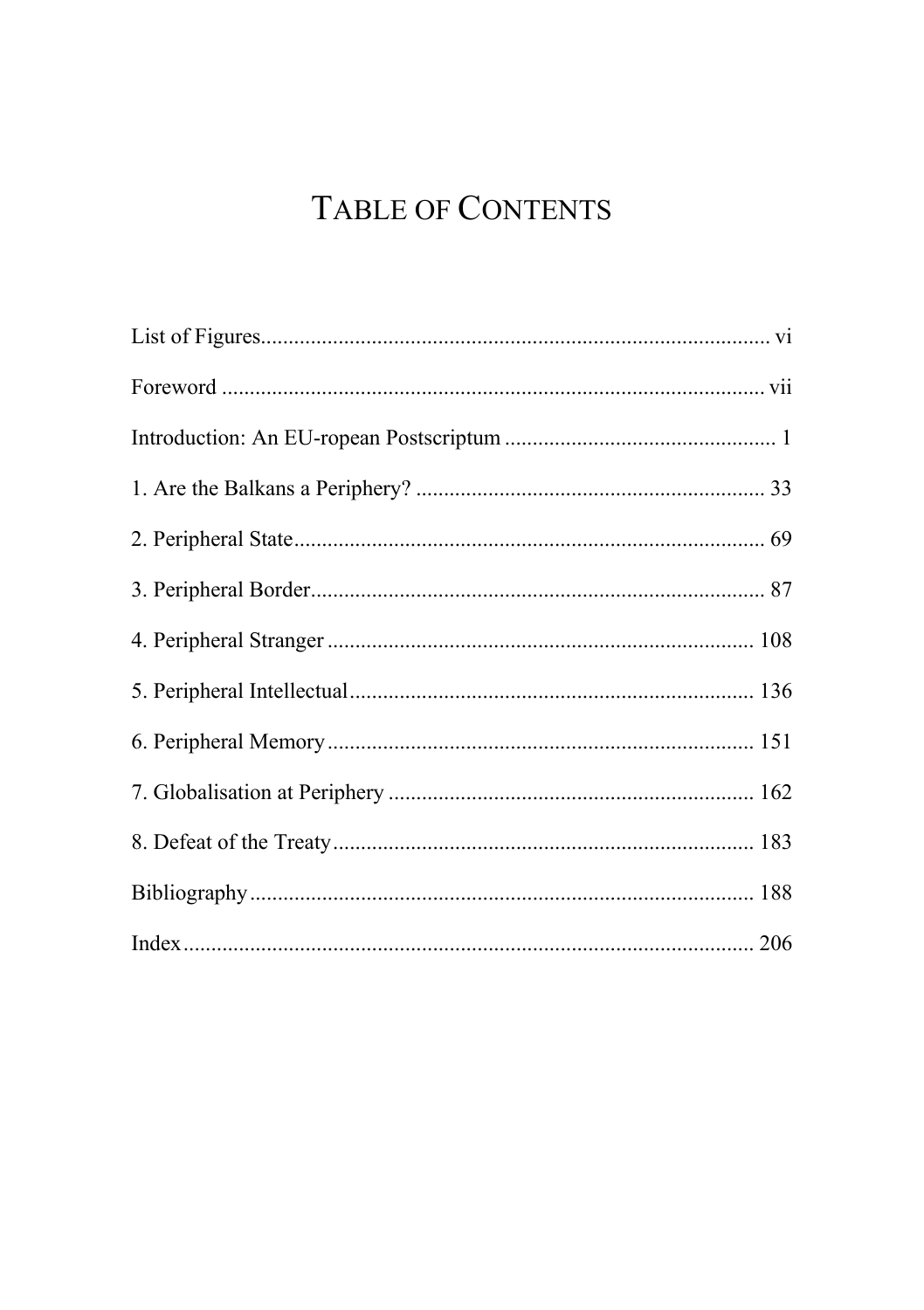## LIST OF FIGURES

Figure 4.1 Peripheral Memory on the Kolpa River: A Protest by Local Inhabitants; Photo by Borut Krajnc.

Figure 5.1 Vesna Bukovec, "I am a Refugee: Haideri", *Delo*, 29 February 2016.

Figure 5.2 Borut Krajnc, "The Path"––Exhibited in a Local Church; Author's Photo.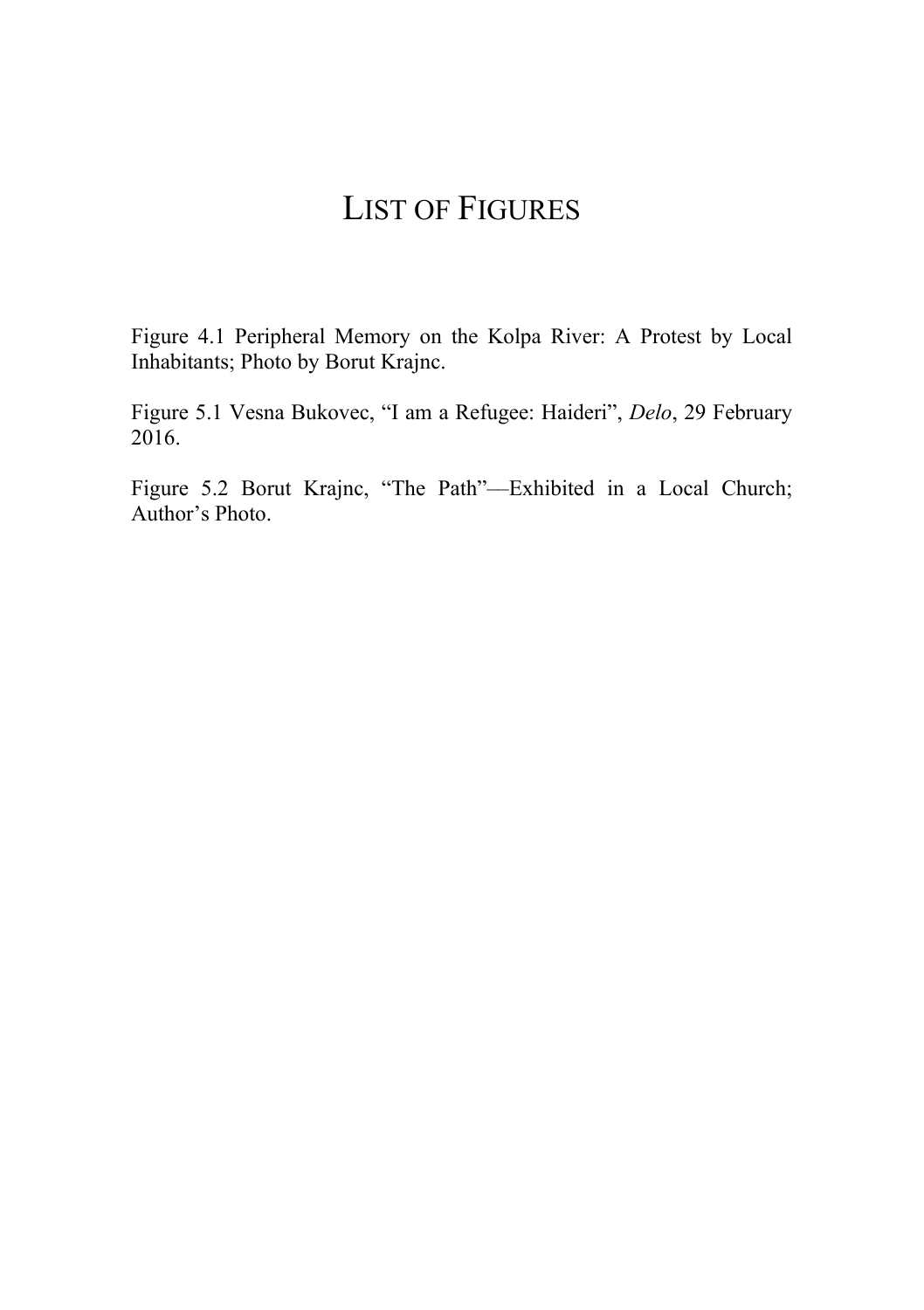## FOREWORD

*Peripheral Europe* is the result of several years of research on European integration after the end of the Cold War. It is a revised and updated version of the first edition of the book which was originally published in the Slovene language (Faculty of Arts Publishing, 2018) and reprinted in a Croatian edition (Sandorf, 2019). Most of the chapters have been partly presented before at various conferences. The starting points for the concept of European periphery were first presented as the following papers: "Re-bordering Europe: Border Images and Memories of Borders post-1989" at the conference *A Borderless Europe?* (30 September–2 October 2010, University of Southern, Denmark); "European Public Sphere in a Postnational Era: Some Critical Thoughts on Habermas" at the symposium *Small Nations and the European Public Sphere* (Embassy of Finland, Ljubljana, 11–12 March 2011); "Border as a Memory Project: Reconstruction of Space and Identity after the Collapse of the Iron Curtain" at the international workshop *Visual Cognition, Space, Memory: The Sense of Place between Experience and Culture* (Università degli studi di Bologna, Dipartimento di discipline della comunicazione, Scuola superiore di studi umanistici, 29 June 2011); "Periphery between Theoretical Paradigms and Geopolitical Space: A Critical Re-examination" at the international conference CEECOM *Critique of/at/on Periphery?* in the summer of 2017 in Ljubljana. A shorter version of the third chapter was originally published as a paper entitled "The Balkan Road and the Guarding of Europe: The Refugee Crisis on the Borders of Slovenia" (*Two Homelands*, 2017, 45, 105–119). The chapter on intellectuals is a redacted text of the paper "Rebordering the Perspective on the EU: A View from the Slovenian Periphery" (*Javnost*, 2014, 21/3, 93–108). The fifth chapter merges two previously published papers: "Remembering Dissidents: Cosmopolitan Challenges in Post-Socialist Slovenia" was originally published in Tamara Caraus (ed.), *Cosmopolitanism and the Legacies of Dissent* (London: Routledge, 2014, 49–66), while "Memory as a Transnational Heritage of Europe: A Critical Evaluation of Slovenia's 70th Second World War Commemoration" was first published in Katarzyna Kącka and Ralph Schattkowsky (eds), *History and Politics: Remembrance as Legitimation* (Newcastle upon Tyne: Cambridge Scholars Publishing, 2017, 85–100). Parts of the chapter "Peripheral Stranger" appear in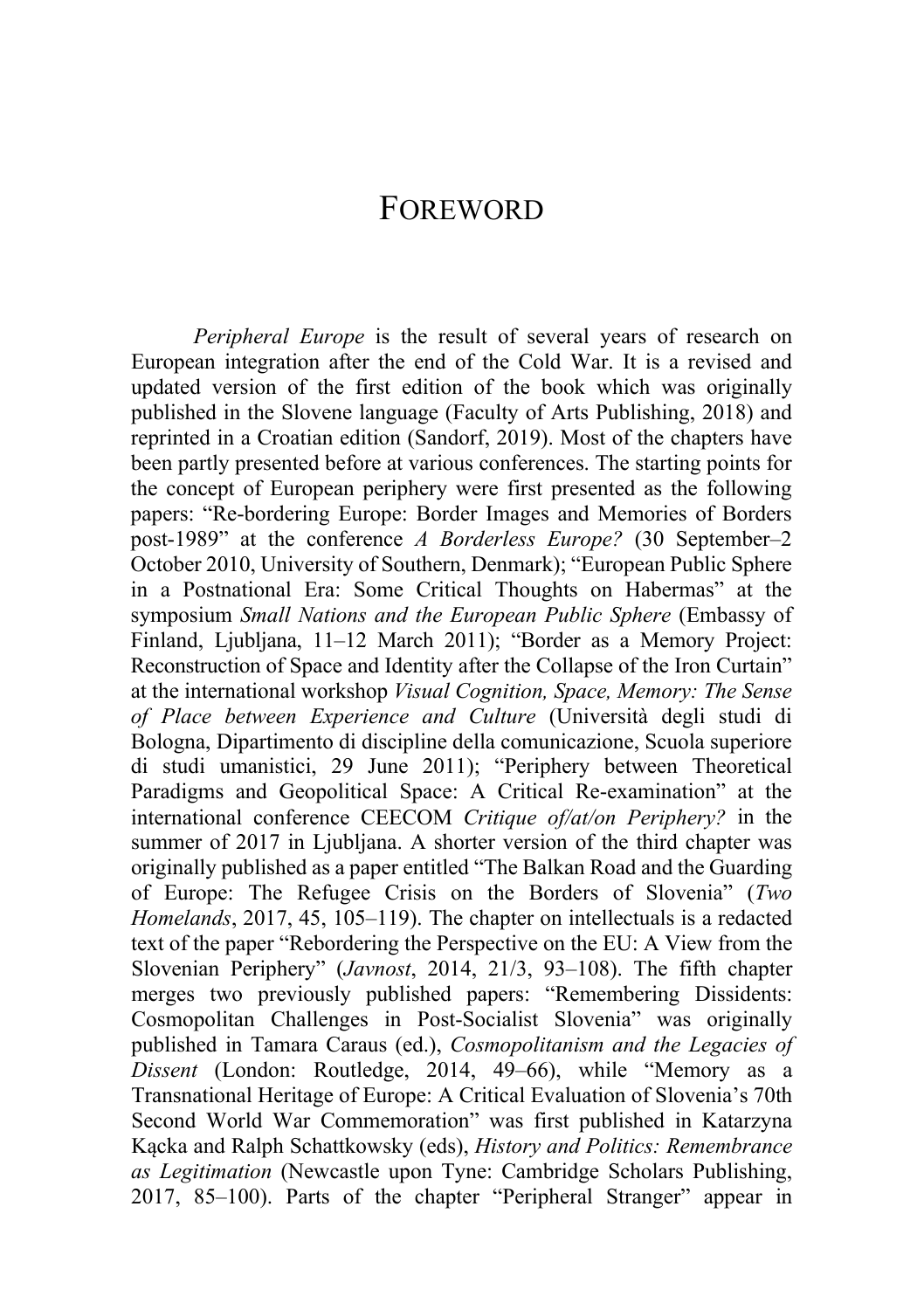"Visualisation of the 'Balkan Road': Media Representations of the Refugee Crisis at the Periphery of Europe" in *Culture, Practice & Europeanization* (2020, 5/1).

The majority of research was carried out within the framework of the programme group *The Social Contract in the 21st Century* (P6-0400, 2015–2019), funded by the Slovenian Research Agency. The greater part of the book was translated into English by Jaka Andrej Vojevec.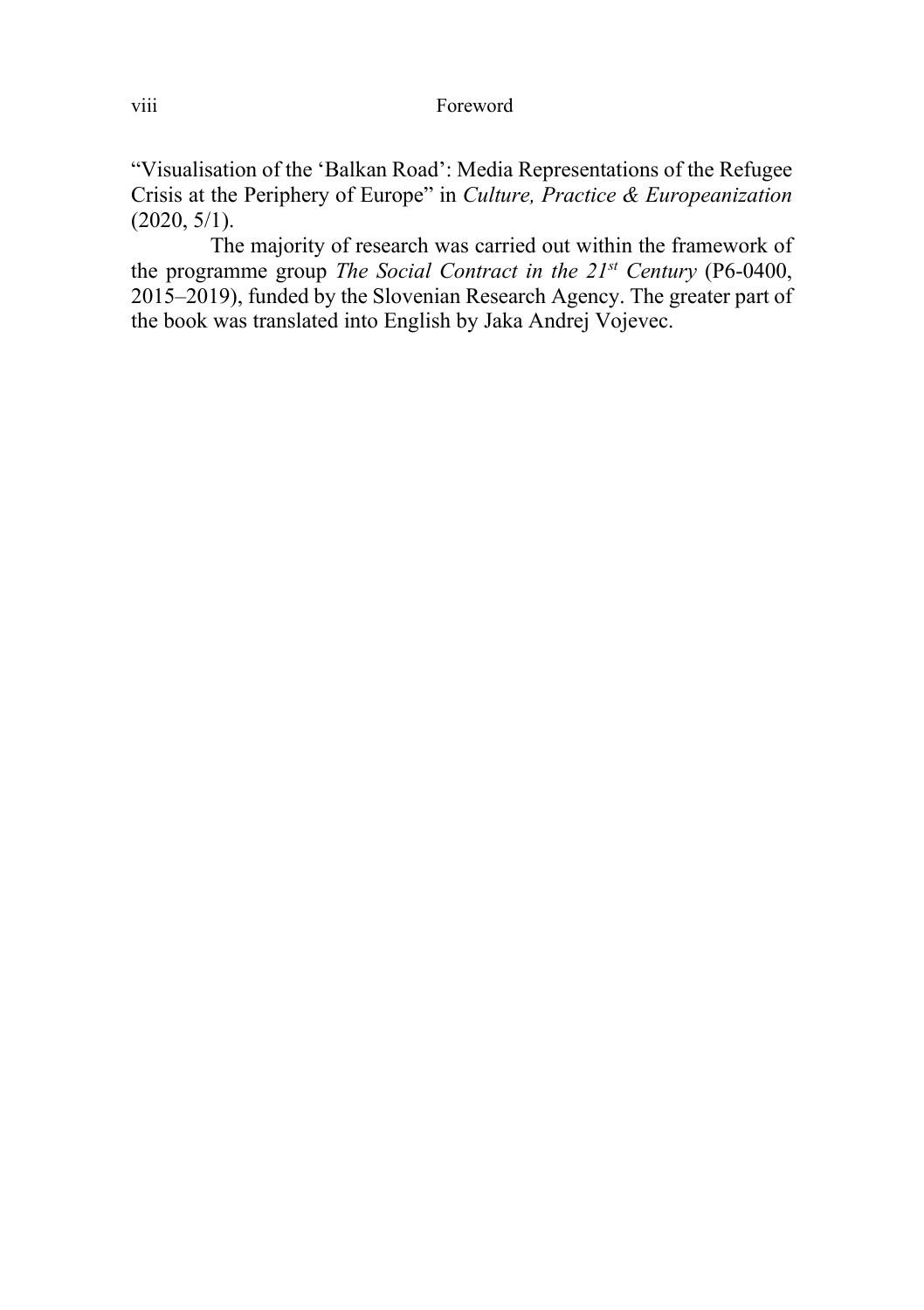## INTRODUCTION: AN EU-ROPEAN POSTSCRIPTUM

Europe is in crisis. In fact, Europe has just been through three crises: the financial (2007–08), refugee (2015–) and the one related to the pro-Brexit vote. The tremor which each of them caused seems to be an unfortunate outcome of contingent and unrelated developments stemming from global financial markets, regional wars of the Global South and the actions of cunning populists in individual member states. Indeed, the crises have had diverse causes, different political backgrounds and contentious ideological anatomies. They are clearly disassociated from each other regarding their impact on the lives and fortunes of EU citizens. The financial crisis hit mainly the southern fringes of the European Union: Spain, Portugal, Italy, Cyprus and Greece. The refugee crisis has been felt most along the southeastern stretch of the Schengen border: in Greece, Hungary and Slovenia. Brexit will have an impact across the European Union, but it is currently manifesting its direct effects in the United Kingdom itself. Yet despite their various backgrounds, the crises have a common feature, which can best be captured by language that has come directly from the manufacturers of the European project: "European values". The dispersed locations and sites of impact of each of the crises are connected by a binding thread comprising the state and the condition in which claims to a particular set of values—a stand-in descriptor for the European Union itself—have been made.

The Eurozone has been considered the engine of Europeanisation and European integration, with the Euro paraded at the front as a token of monetary as well as symbolic bonding. The gloomy scenario of austerity that would have seemed incomprehensible prior to 2007–08 singlehandedly destroyed the value of "justice". Article A of the Treaty states that the Union's task "shall be to organize, in a manner demonstrating consistency and solidarity, relations between the Member States and between their peoples". When national governments began to print out austerity measures for their citizens on one side of the bank counters while implementing measures for bailing out financial speculators on the other side, the idea of prosperity for all ended abruptly. For many the contemporary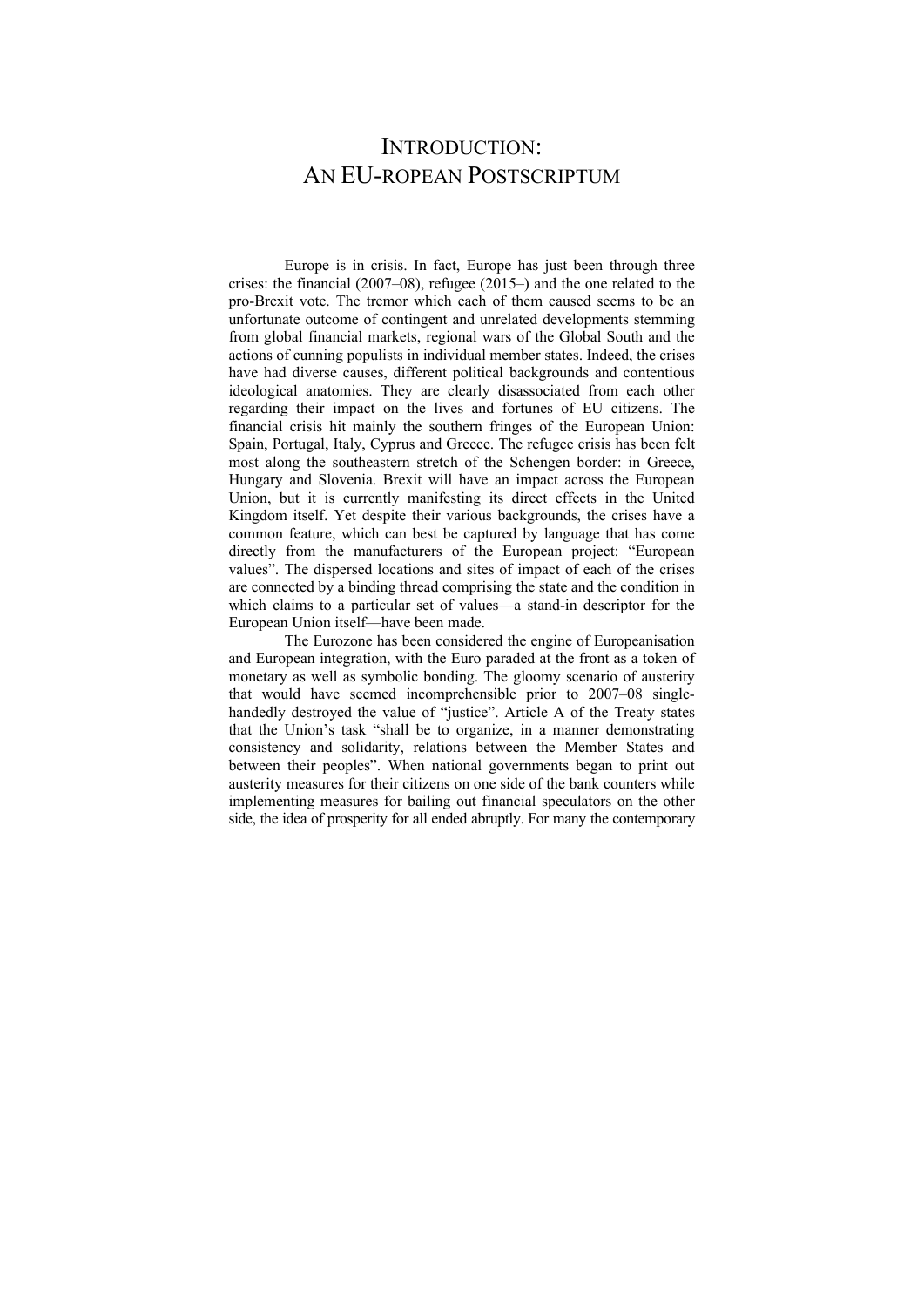European Union appears as a space of unequally distributed feelings of humiliation, desperation and broken promises.

The refugee crisis broke the value of "solidarity". Article J.a states that, "The objectives of the common foreign and security policy shall be … to safeguard the common values." The first pages of the document define value policy as "attachment to the principles of liberty, democracy and respect for human rights and fundamental freedoms and of the rule of law". While the globally expelled were stopped on the external, razor-fenced borders of the European Union, the management of their lives as a "security threat" was slowly replacing the image of Europe as an island of global humanism. For the Europeans within it, the financial crisis had created an "eternal now", a constellation of indebted and expropriated people waiting to reclaim what once had been considered to be their thriving, and rightful, pass to the future. For the refugees, too, Europe has become a time zone of waiting. The great narrative of Europe striding confidently towards the humanist paradise has withered away.

The effect on the progress of Europeanisation of Brexit and the rise of far right nationalism across the continent is yet to be determined. It can, however, be observed that the populist machine that started its open march roughly a decade ago, and began to portray its warriors as protectors of national interests (against the political multiculturalism of the European Union) and justice guerrillas undermining the hegemony of (pro-EU) national elites, throws into the open the fate of Maastricht values of cultural diversity, tolerance and humanism. This threatens to undermine the European project at its very core—the idea of cross-border and transnational cooperation among the member states, born from values of diversity, intercultural dialogue and solidarity. It appears that the long journey towards European reunification that begun after the collapse of the Berlin Wall faces its own relapse into a time of uncertainty, division and competing views about the meaning of Europe.

### **A Fading Image**

"Europe as we used to know it is disappearing in front of our very eyes," a Slovenian journalist commented.<sup>1</sup> Yet the current crisis in Europe is not the result of either of the above-mentioned crises. Indeed, things would be simpler if this were the case. We would just need to wait out the crises—and the most acute phases of at least two of them are mostly

<sup>1</sup> https://siol.net/novice/predsedniske-volitve/drugi-krog-bo-referendum-za-aliproti-pahorju-analiza-451862, accessed 28 October 2017.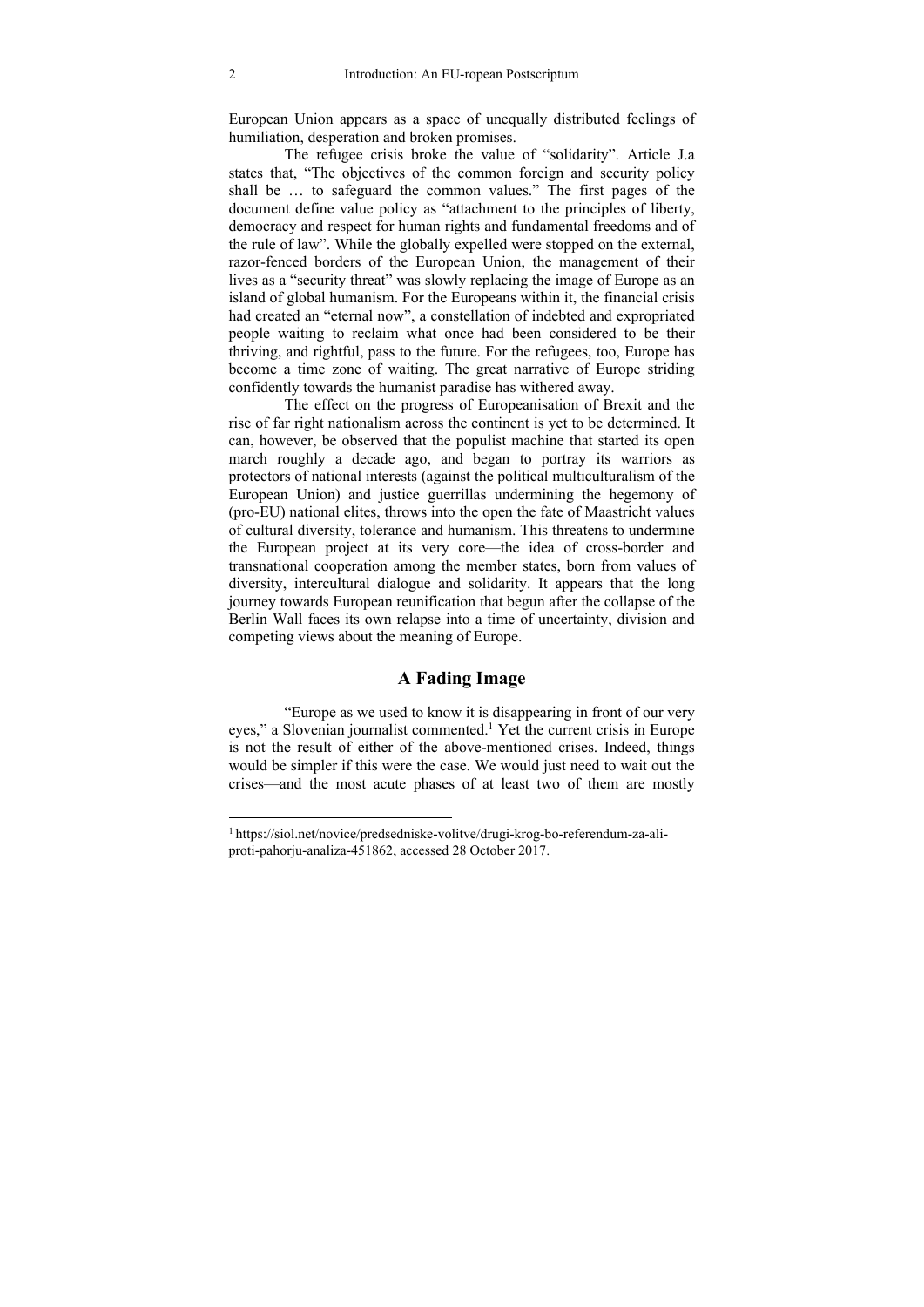over—for things to return to normal. The crises did not cause the current state of uncertainty; they merely exposed what should have been spelled out clearly long ago: that the European idea had been frail in its very constitution; that it too easily resided in the empty rhetoric; that its alleged strength could work only in the conditions of illusionary social solidity. The financial and the refugee crises unveiled the European project as a reactive project from its inception. Even though it was declaratively founded to prevent crises of humanity from repeating themselves, as they had historically, again the recognition came too late. Only once injustice has already happened, when tragedies have already been incited and the bonds of trust severed, can the "insecure child of anxiety … [s]hadowed by history", as Tony Judt has described this post-war assembly (Judt, in Guixé i Coromines 2016**,** 7), shyly attempt to avoid another mistake.

Able to learn only in retrospect, the European Union is a megalomaniacal postscript plan dissolving in the very shadows of the past that it is supposed to be preventing: the shadows of imperialism, racism, concentration camps. Ironically, it is this post-scriptum state that repeatedly manufactures the vision of Europe as the continent of values. Since its inception, the European Union has invoked "European values" to maintain its legitimacy and to inspire trust among its citizens—even though it never managed to pen a constitution. On their own and all aligned together, European values—until recently—represented an ultimate guarantee of citizens' loyalty, as if the values were an unquestionable connective tissue that would assure the stability of the transnational formation, its ethics and its identity.

In post-crisis Europe, it is becoming painfully clear that the values, no matter how firmly engraved in the European discourse they may have been, were but a spectral implant. They are not a mobilising force or a vehicle for decision-making; they infer no direct responsibilities and they grant no right to recall the elites in violation of the principles to which they signed their nation-states up. To many, the value-less handling of the crisis of the European Union is another name for humiliation (Smith 2013), implanted between a resurrection of fortress Europe on external borders and a new map of power in the interior. The principal post-1989 division into the European West and the (post-)socialist East has been proliferated into the divisions of centre and periphery, the Protestant North and the Catholic South, and lately the pro- and anti-immigrant blocs. In post-crisis Europe, the mismanagement of the crisis has shown itself in the growing power of extreme right-wing parties and elections won by governments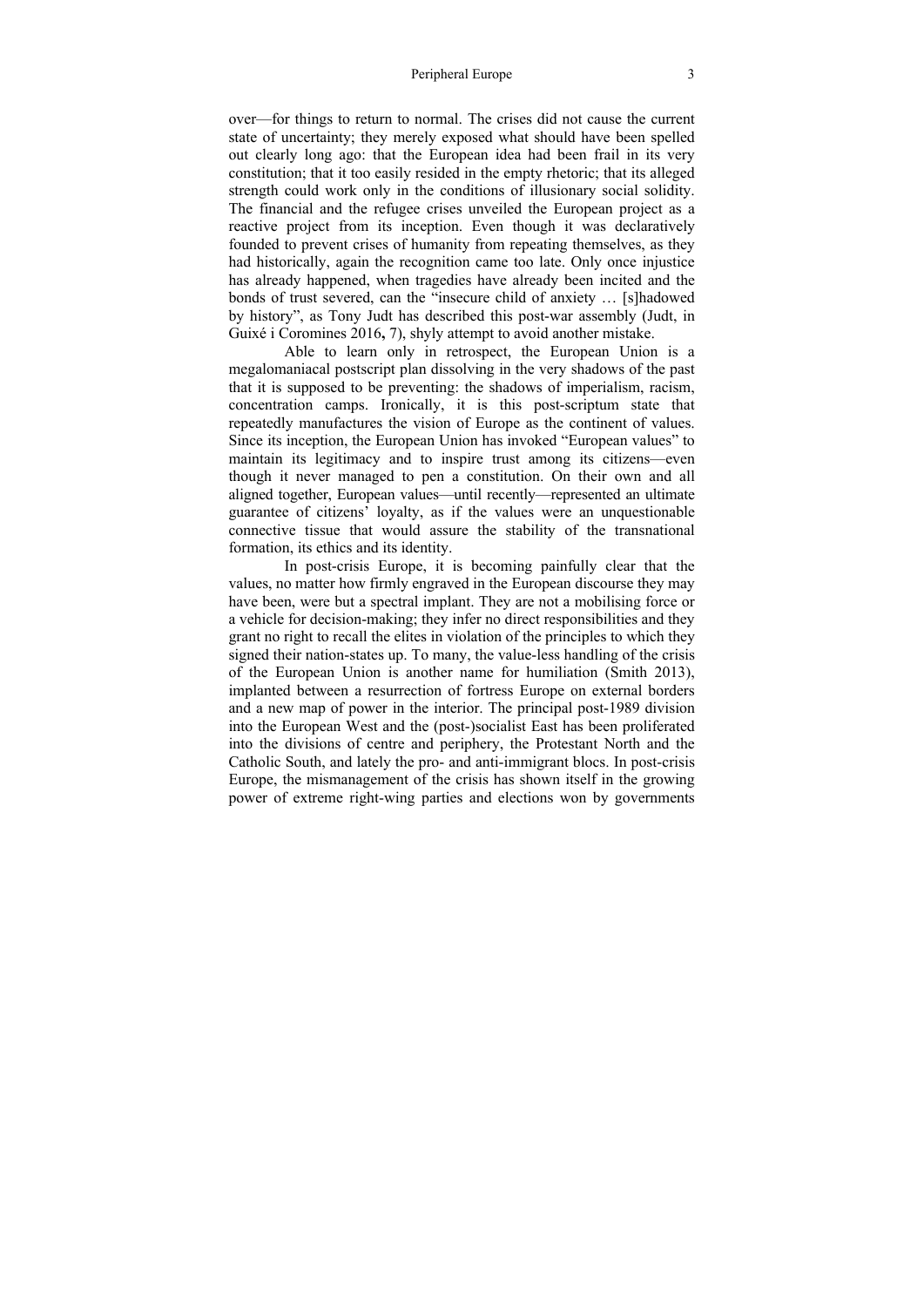that "convinced voters [only] by closing down borders".2 Many Europeans nowadays support policies that prioritise "our" security over the imperative of hospitality towards the exiled. Respect for others, tolerance and solidarity, which up to the time of the crisis had been recognised as core values of the European Union according to European opinion polls (Vidmar Horvat 2009), today appear quite sardonic. The political, social and moral narratives of a new, greater homeland that were leading the unification process after 1989 are today mostly gone.

### **A Fragile Project**

In *Upheaval, Turning Points for Nations in Crises*, Jared Diamond (2019) investigates seven modern nations on five different continents that underwent crises and resolved them successfully. In an epistemically intriguing way, he compares individual and national crises to argue that, as in personal therapy, nations facing a traumatic experience or a critical moment of existence can rely on a set of coping strategies similar to those available to the individuals in turmoil. Successful coping with crises, he argues, requires selective change. There is no point in changing completely, discarding everything and starting anew: "Individuals or nations under pressure must take honest stock of their abilities and values … Conversely, they need the courage to recognize what must be changed in order to deal with the new situation" (2019, 6-7). Usually, Diamond continues, we encounter the crises as singular moments of truth, whereas in fact they are "culmination of evolutionary changes extending over many years" (2019, 9). Among the main factors that need to be addressed in order to survive through the crisis, and hopefully make a successful U-turn towards a new life, Diamond lists core values–that is, the beliefs in ethical principles that are central to one's identity and so important that they fall into the category of "non-negotiable". Sometimes, in crises, the core values can be lost from sight, or may reveal themselves as less binding than was believed before the crisis. In either case, Diamond concludes, it is important to go through an honest and critical self-inspection. The act of self-examination can "provide clarity, a foundation of strength and certainty" (2019, 47), either to pave the way to make changes in other areas of life or to alter the list of core values.

In contrast to individuals, nations facing crises have political and economic institutions behind them. In addition, they demand group interactions and negotiations. When dealing with the crisis, EU leaders

 $<sup>2</sup>$  Ibid.</sup>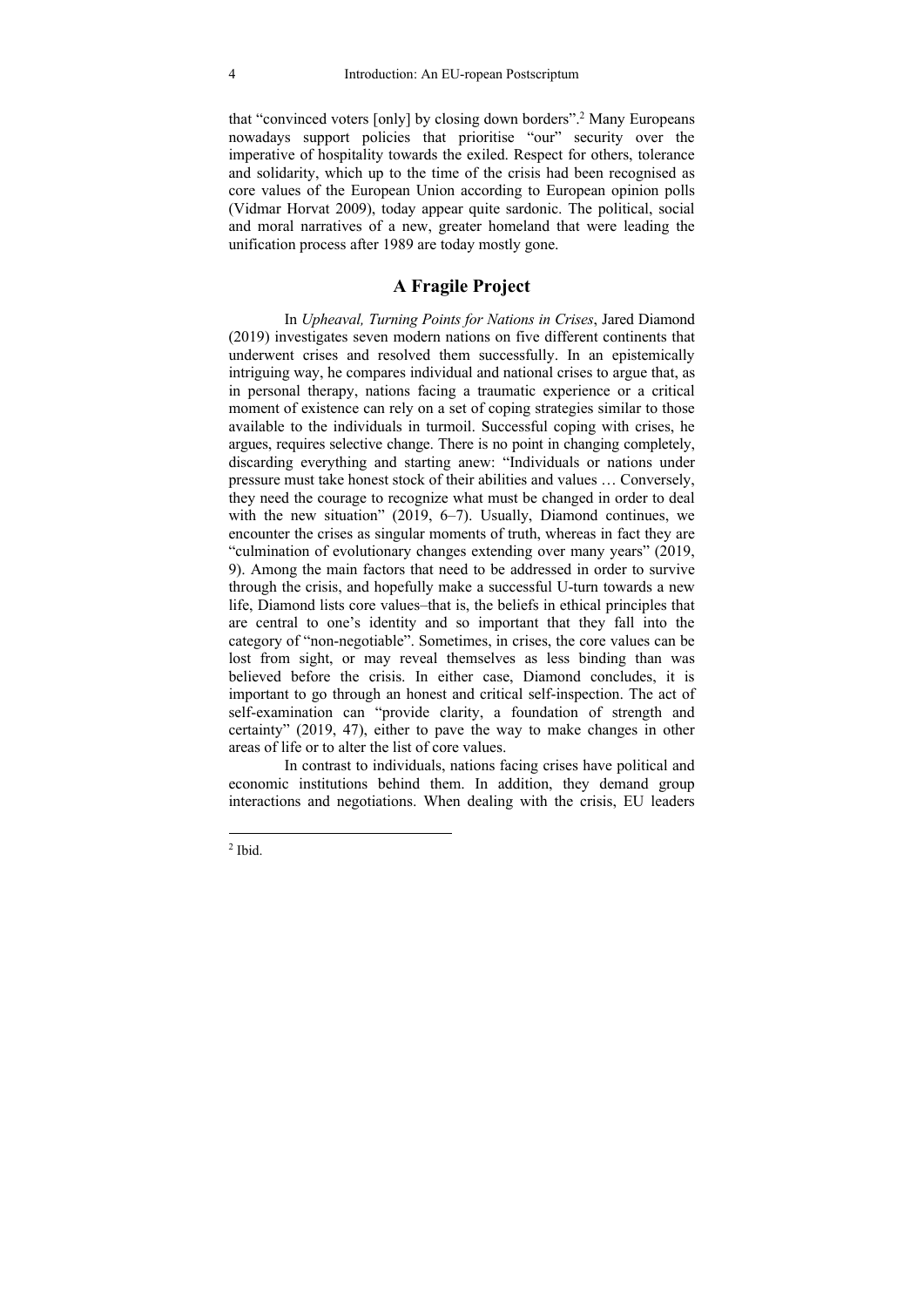could employ a similar wisdom—not in retrospect but, knowing how fragile the European Union as a supranational constitution has been, in a preventive fashion. If they proposed the list of core values, and made them appear non-negotiable—that is, as fundamental to the European identity then one would expect that they had also crafted a toolkit to manage crises in a way that would enable the core values to remain intact.

This may sound naïve, given that in many areas the European project has been running up against one key value that stands as a historical pillar of modernity: the nation-state. When thinking in purely economic terms, the European Union is a

> regional regime of an economic nature (Single Market, four freedoms, EMU, ECB etc.), intended to "stretch" the limits of the nation state, meet the interests of the corporate world in a larger "internal market", and simultaneously protect this market from being swamped by "external" services and commodities; a supranational regulatory competition state of sorts. (Hedetoft 2019, 373)

Beck and Grande (2006, 68) emphasise the pragmatic aspect of this expansionist "force of economy": "the logic of expansion of a common market is also to open up an ever larger market for European industries and to impose uniform rules on economic competitors". This certainly explains the expansion towards the East and the inclusion of the states (Bulgaria, Romania) that met the conditions of integration at the very lowest point of the scale. When adding a social and political dimension to this, the European Union is a

> political construct with political ambitions that also transcend the nation state and compromise its traditional sovereignty, but only in so far as it can be seen and narratively constructed as a remedy for resolving the paradoxes faced by states in a globalized environment and thus for "rescuing" the European nation state from historical degradation and eventual loss of function and meaning. (Hedetoft 2019, 373)

Here, the competing force is proposed to be globalisation. On both accounts—the economic and the political—the European Union emerges as a "strangely flawed entity" (Beck and Grande 2006, 67).

The main problem faced by the European Union, as several authors note, is to secure the cooperation of the subject states. The European Union was "constituted not through fire and the sword, but through pen and ink" (Beck and Grande 2006, 66). The absence of the "power of command" may make the European Union appear to be a gentler form of political authority, but it also undermines the power to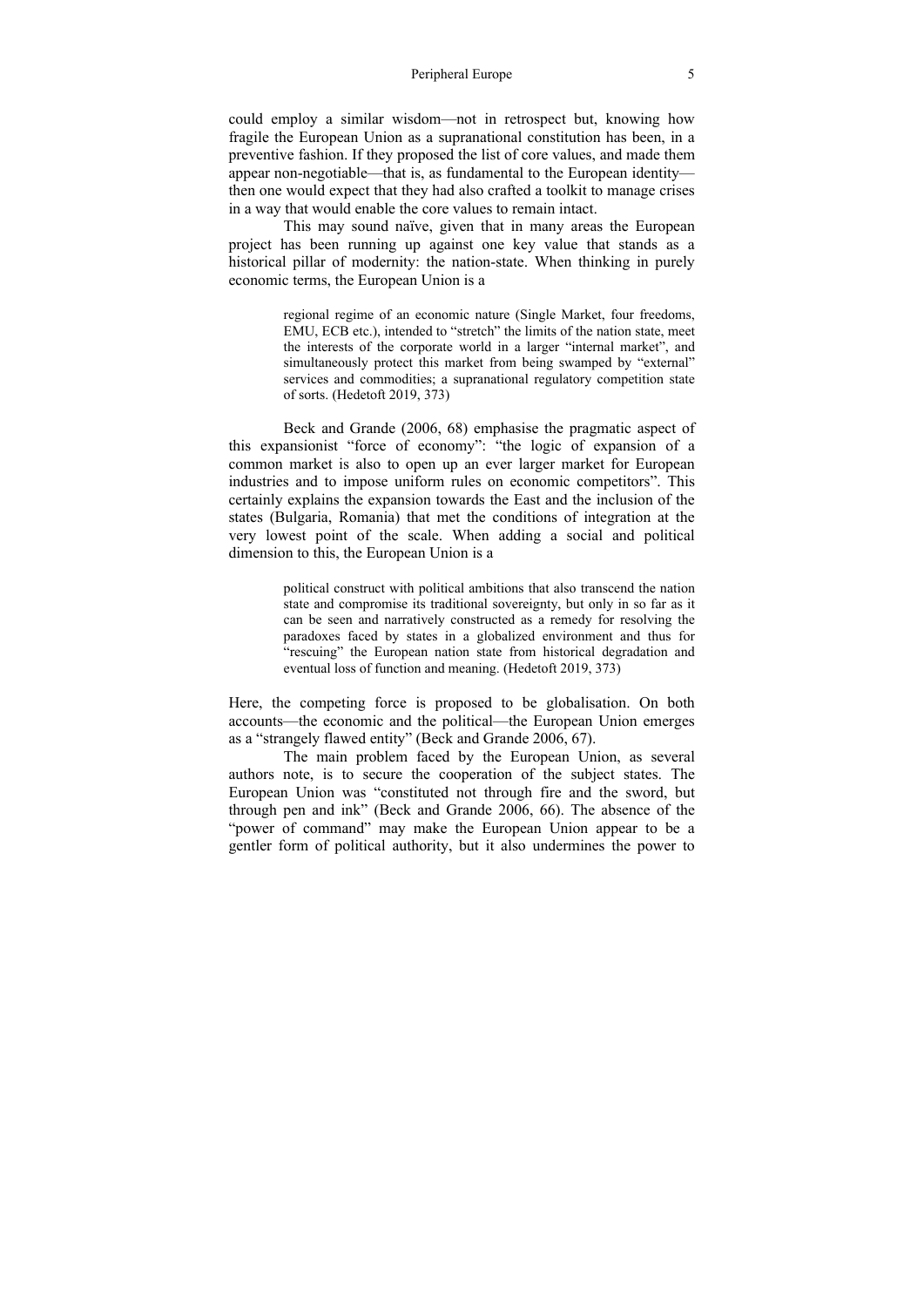activate the authority of the institutionalised consensus, either normative or legal, when needed in the place of gentleness. The recent backlash against the idea of multiculturalism illustrates the weakness of the consensual politics. As Hedetoft (2019, 375) explains it, political multiculturalism is "most adequately approached as an expression condensing the existential dilemma facing European nation-states riven between historical identities of cultural familiarity and contemporary forces prioritizing global contingency". Hedetoft (2019, 375) further points out that: "It symbolizes the political desire to forge value-based national cohesion within nationstates increasingly exposed to global risks of social fragmentation and ethnic diversity, and striving therefore to recreate European homogeneity in circumstances inimical to that ambition".

At the same time, he reminds us that European nation-building is based on monocultural thinking and practices. Only a year after the collapse of the Berlin Wall and the commencement of the project of reunification, Anthony Smith, a leading scholar of modern nationalism, cast a genuine doubt that the European Union could successfully be composed into a supranational community. A major shortfall, in his view, is that the European Union has no common *prehistory.* In this sense, Smith (1992, 62) writes, "national identifications possess distinct advantages over the idea of a unified European identity. They are vivid, accessible, well established, long popularized and still widely believed—at least in broad outline. In each of these respects, 'Europe' is deficient both as idea and as process".

Other scholars (especially Shore 2000) also doubt that the European Union could easily compete with the long legacy of modern national thinking and override the power of nationalist loyalties. This may explain the heightened sociological interest in mapping the constitutional, cultural, political and theoretical road to the new supranational community during the period of the enlargement towards the East. To mention only the two most influential scholars, Jürgen Habermas published three books: *Postnational Constellation* (2001a), *Europe: The Faltering Project* (2009) and *The Crisis of the European Union: A Response* (2012). He also wrote an article for the *New Left Review* in 2001, entitled "Why Europe Needs a Constitution" (2001b) and in 2003, together with Jack Derrida, penned "February 15, or What Binds Europeans Together: A Plea for a Common Foreign Policy, Beginning in the Core of Europe". Ulrich Beck contributed two books: *Cosmopolitan Europe* (with Edgar Grande, 2006) and *German Europe* (2014). Both intellectuals have engaged in other public appeals to "save" the European Union by finding an alternative form of political articulation—one that would remove the project from the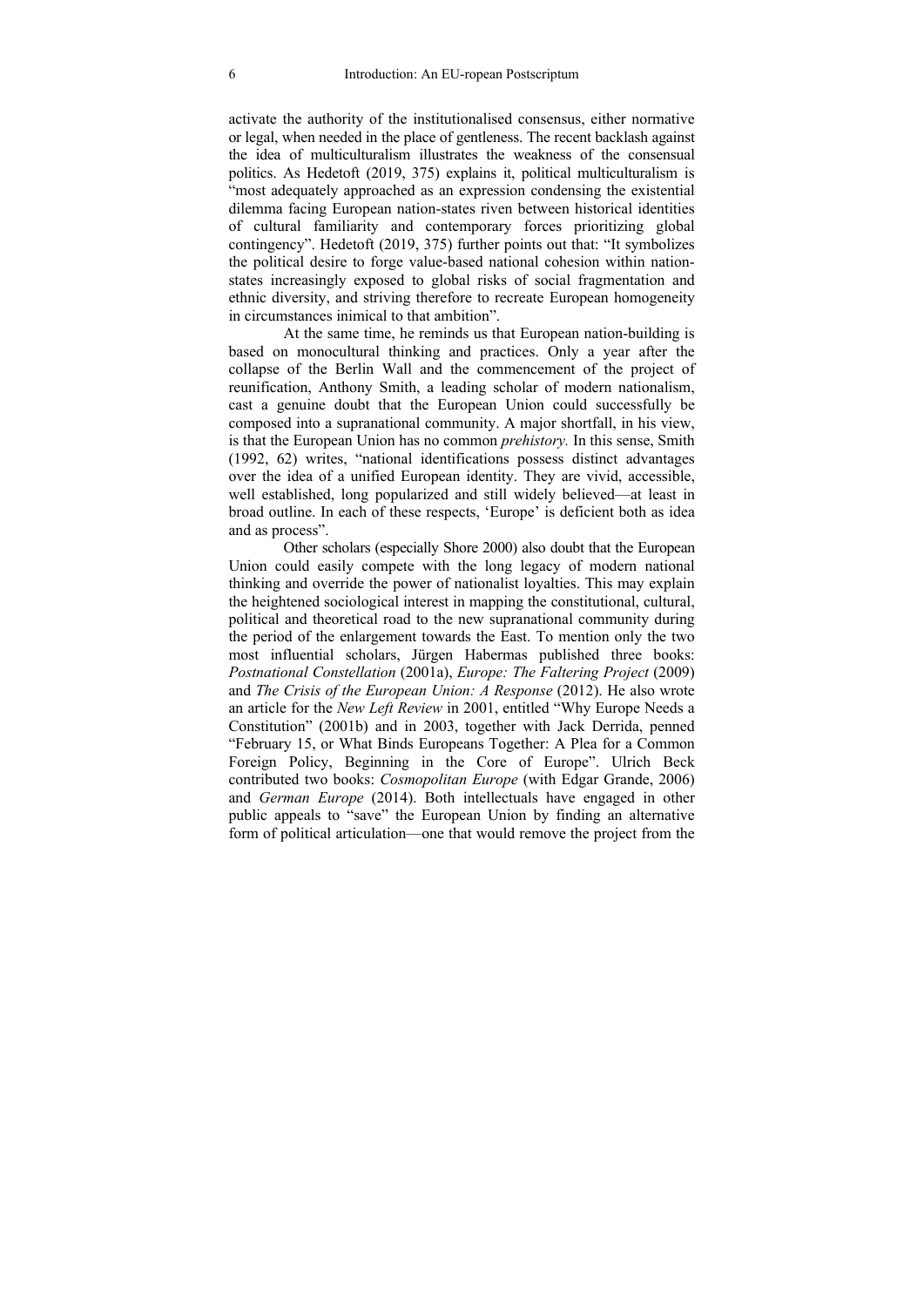incompetent EU bureaucrats and return it to the demos, either by the principle of constitutional constellation (Habermas) or through the idea of the cosmopolitan empire (Beck).

In order to avoid the pitfalls of comparing the European Union to a supranational state, Beck and Grande opt to define the new political community as empire. The authors are well aware of the incompatibility of the social and political anatomies between the state and the empire (consisting of nation-states). Both the modern state and the empire have to overlook internal and external security and material welfare; the state does this by establishing and maintaining fixed borders while the empire solves the security and welfare issues through external expansion (Beck and Grande 2006, 57). The modern state employs a fixed regime of inclusion and exclusion, whereas the "imperial logic of political authority, by contrast, is based on the logic of permanent expansion and transcendence of borders. Empires have a tendency towards comprehensiveness, even universality, not only in their practice but also in their self-understanding. Their external borders are open and flexible" (Beck and Grande 2006, 57).

Modern states endorse sociocultural homogeneity; empires are containers of sociocultural diversity. Empires control their territories through hierarchical centre–periphery relations. Modern empires are modern, Beck and Grande (2006, 58–62) conclude, because they consist of nation-states where the concept of state sovereignty still features as feature of authority, but they also "transcend the nation-state and transforms its sovereignty". This is why, for Beck and Grande (2006, 53)—who believe in the European Union as a project of a post-empire—Europe should evolve from dissolved national borders, voluntarism, consensus, transnational interdependence and the "political added value accruing from cooperation". In their view, considering Europe as a post-national empire allows for the investigation of the proximity between pre-modernity and second modernity, and hence "the extent to which the brief eternity of the national era makes us blind to the long-range historical continuities and differences within and between the various global historical forms and epochs of empire, i.e., those of the ancient world, the Middle Ages and the second modernity" (2006, 55–56).

#### **The European Union as a Communicative Project**

Beck and Grande are two intellectuals, supported by the academic capital of philosophical and historical reason. To an ordinary European, the utopian vision of a post-imperial epoch may sound like an alienating discourse, remote from the actual lives of the here and now of the present.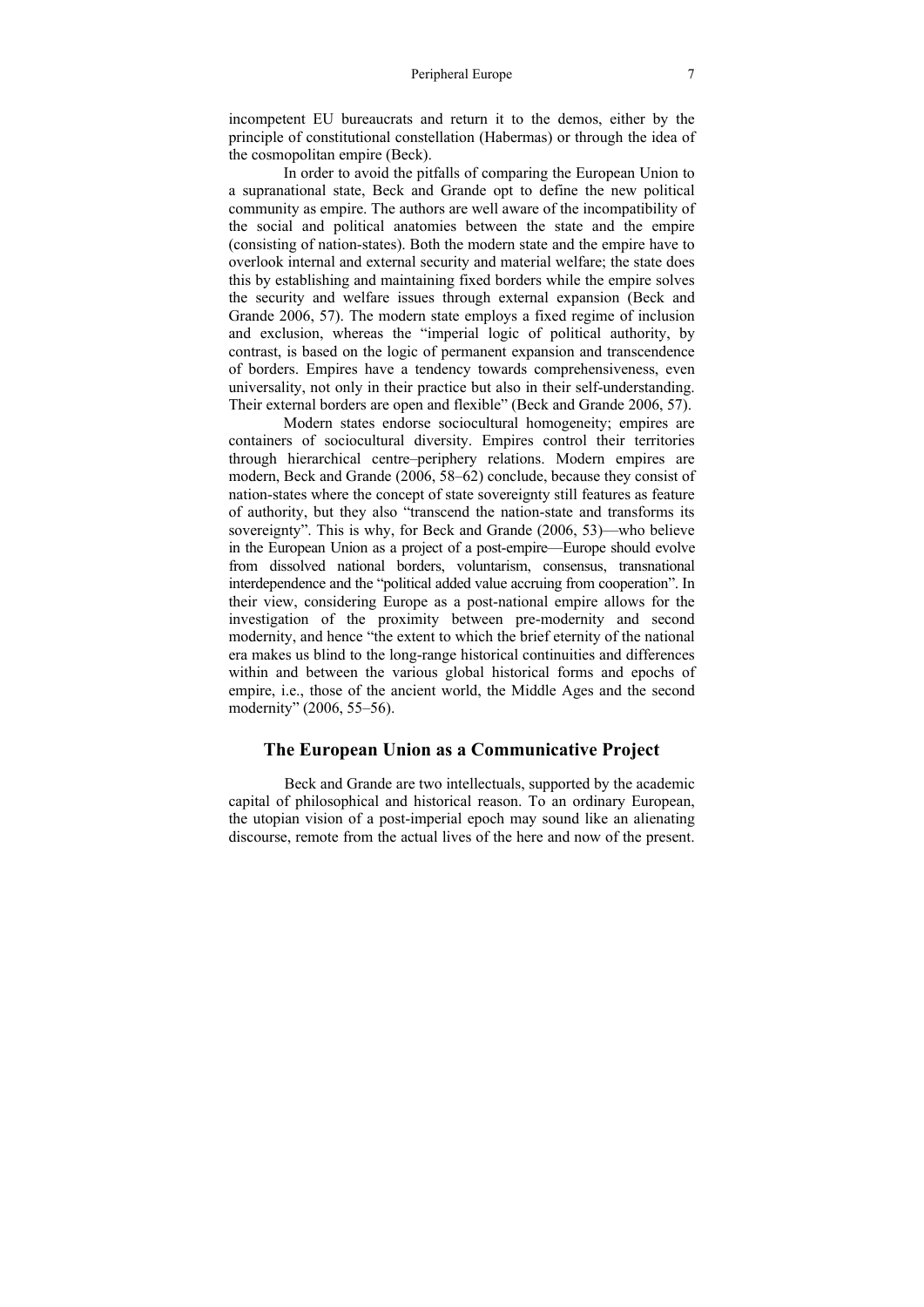To its citizens, the European Union it is primarily a reality of mind (Sassateli 2002, 436; see also Battista and Setari, 2014). It speaks to and frames the collective imagination, radiating through multiple and heterogeneous spheres of public and intimate perceptions of the enlarged community. In this sense, the European Union is above all a communicative project. In her study of the multilingualism in the European Union and its function in "communicating Europe", Ruth Wodak (2010) writes that a key task has been working out how to represent and legitimise this new and enlarged community. According to Wodak (2010, 4), "some *values*  have to be established or newly created, which allows for a more explicit legitimization … Hence, the official 'Europe' has to find a *new narrative*, a new perspective or vision, perhaps some common ideologies, or even a utopia in which at least some European citizens would identify with and believe in". Wodak (2010, 3) also emphasises how different genres and discursive forms are "linked with each other through specific arguments, topics and *topoi* which are *recontextualized* from one public sphere to the other; they change and adopt meanings, lose functions and claim new ones, and together discursively construct several European public spaces".

Political elites hold the power over the ordinary people when it comes to the construction of values, but the meanings are adopted, reaffirmed and/or reconstructed according to the contexts of their reception. To illustrate, when in 2010 Angela Merkel announced the death of multiculturalism, her speech attracted major news headlines across the European Union. Although speaking primarily of Germany, and the illusion "that Germans and foreign workers could 'live happily side by side'" (*Guardian*, 17 October 2010), the words about how multiculturalism "has failed utterly" initiated a shift in the self-understanding of the political community beyond Germany's borders. Among the ordinary people, her words still resonate today. The average EU citizen may not fully comprehend the theory of multiculturalism, but to quote Merkel gives licence to repeat after her, in a mocking tone, that "multiculti" is over.

When, in 2015, Germany opened borders to one million refugees after Angela Merkel's decision to offer refuge to people fleeing Syria, Iraq and Afghanistan, this stance struck a powerful echo across the EU public spheres. The German Chancellor's words of welcome sounded as if they were initiating a new ethos of hospitality. To some, this may have been interpreted as a calculated gesture, backed by real pressures of demographic challenges posed by an ageing Europe, and the competitive spirit of brain-draining the skilled but economically vulnerable labour from the Global South. Regardless, the rhetoric seemed potent enough to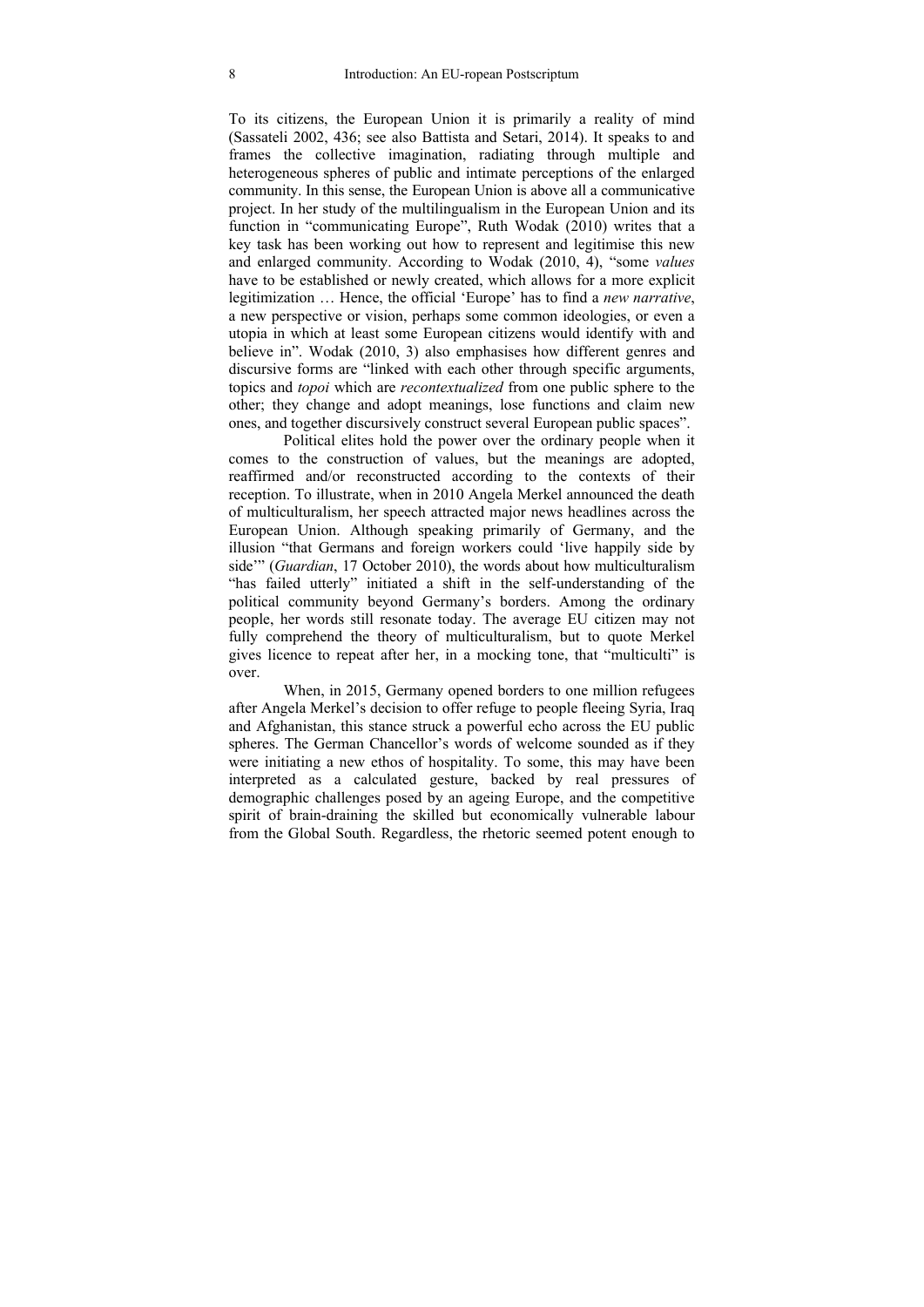send a political message about the change in attitude towards both migration and the EU labour market. However, this time the Chancellor's speech backfired elsewhere. Many Europeans on the fringes of their own social security have been convinced—with the helping hand of the regional xenophobes—that the influx of immigrants threatened their future prosperity. This was one addition too many to the list of evidence of how distant the EU elites were from the ordinary folks.

The problem of Europeanisation, to paraphrase Delanty and Rumford (2006), is that its discursive form has relied on a rhetoric that is "useful" but not fully meaningful. As they write (2006, 3): "The discourse of Europeanization is dominated by superficial metaphors suggesting a teleological project legitimated by grand EU narratives, such as "widening" and "deepening", or "ever closer union"; vague, if not inaccurate, sociological terms, such as "integration" and "inclusion", and morphological metaphors such as "multi-levelled" governance." The problem, as they see it, is the lack of a consistent theory of society that would be applicable to the making of an EU society, and the failure to provide a normative frame.

This problem can be formulated as the problem of the EU social contract. The social contract stands at the dawn of the nation-state making, transforming the bonds of belonging as defined in ancient regime into the ties of modern political community. At its inception, it is not a constitution, followed by legal sanctions if one decides not to sign in. It is an act of will supported by an accompanying social imagery of advances, provided in exchange for submission to the collective sovereign. In the first book of *The Social Contract*, Jean Jacques Rousseau describes the contract as a form of voluntary alignment: "As long as a people is constrained to obey, it does well to obey; as soon as it can shake off the yoke, and shakes it off, it does still better" (Rousseau 1993, 181). The alignment emerges from men's realisation, being in the "state of nature", that their "power of resistance is greater that the resources and that preservation is at stake—having exhausted available forces they realize that they need to unite, they work by 'means of a single motive power, and cause to act in concert'" (1993, 190). The problem, Rousseau continues, is to find a formula of association which will provide a new collective existence, a common good, as well as the freedom of the individual. The social contract is the solution to this dilemma. The "act of association creates a corporate and collective body, composed of as many members as the assembly contain voters, and receiving from this act its unity, its common identity, its life, and its will" (1993, 192). This collective body, called the "body politic", consisting of citizens when speaking of sharing sovereign identity, and subjects when considering their submission to the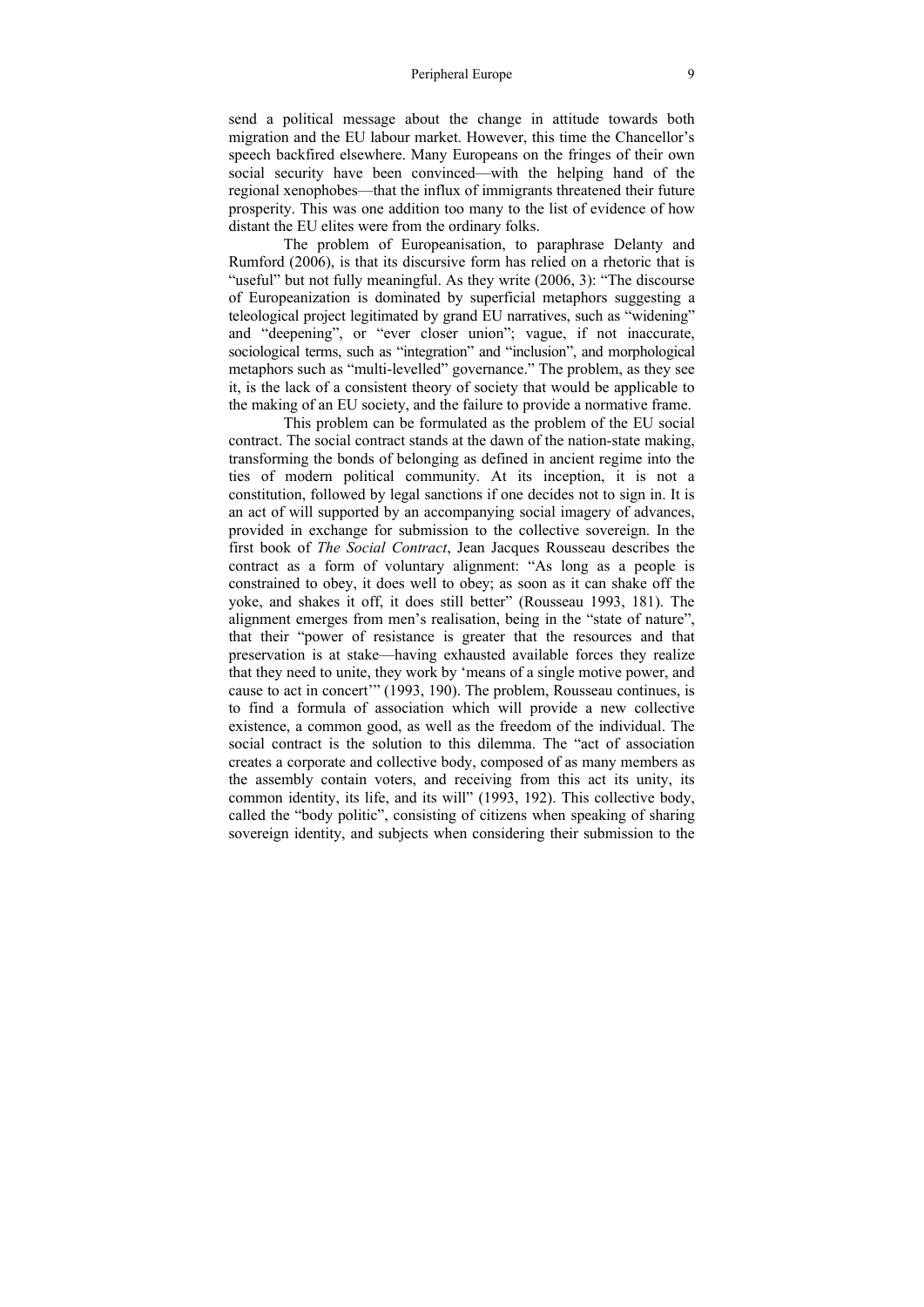laws of the state, operates by common interest, or the general will. Herein lies the sanctity of the contract. Rousseau argues (1993, 203) that, "If the State is a corporate body whose life is in the union of its members, and if most important of its cares is the care for its own preservation, it must have a universal and compelling force." This force is equality of rights and the idea of justice: "the social compact sets up among the citizens equality of such a kind, that they all bind themselves to observe the same conditions and should therefore all enjoy the same rights" (1993, 205).

The passage of the state of nature to the civil state is circumscribed by security, protection and liberty; the gains of civil liberty outnumber the loss of natural liberty (Rousseau 1993, 195). As Rousseau also emphasises, the social order that evolves from the passage is not a matter of force, but rather of choice, engraved in an agreement. The submission of the individual power to the authority of the general will is, in effect, a consequence of a resolved existential dilemma: to act "in concert" when the conditions of life shrink in capacity to guarantee the life in its current state. The European Union can be described as one such collective subject, emerging from the existential dilemma of the nation-states, faced by forces of globalisation, deterritorialisation and diversification of the body politic. It is a sovereign entrusted with the moral and political authority to govern the nation-states out of conditions of insecurity—into a new state of endurance and prosperity. Or, to paraphrase Rousseau (1993, 192), it is an act of association, receiving from this act its unity, its common identity, its life and its will.

To translate it more directly onto the project of the European Union, the integration has unfolded "through law, consensus and cooperation, based on the voluntary agreement and acceptance of European law" (Beck and Grande 2006, 66): "It is a non-hegemonic form of the exercise of political authority which does not rest, at least primarily, on a hierarchical "power of command" but on the political premium which consensus-based cooperation produces for all participants" (2006, 56).

For Beck and Grande, the Eastern enlargement was the latest clear demonstration of the principle of law and consensus. Eastern European countries have become part of the European Union, as they put it, through a "banal but highly rational act": first by making an application, which went through a procedure based on rational criteria put forward by the consensus of the member states. This was followed by a process of negotiation between the Commission and the accession states. Then, "finally, the *subjects*, that is the citizens of the accession states and the EU members states, decided on admission, in part directly in referendums, in part indirectly in parliaments" (2006, 67; italics in original).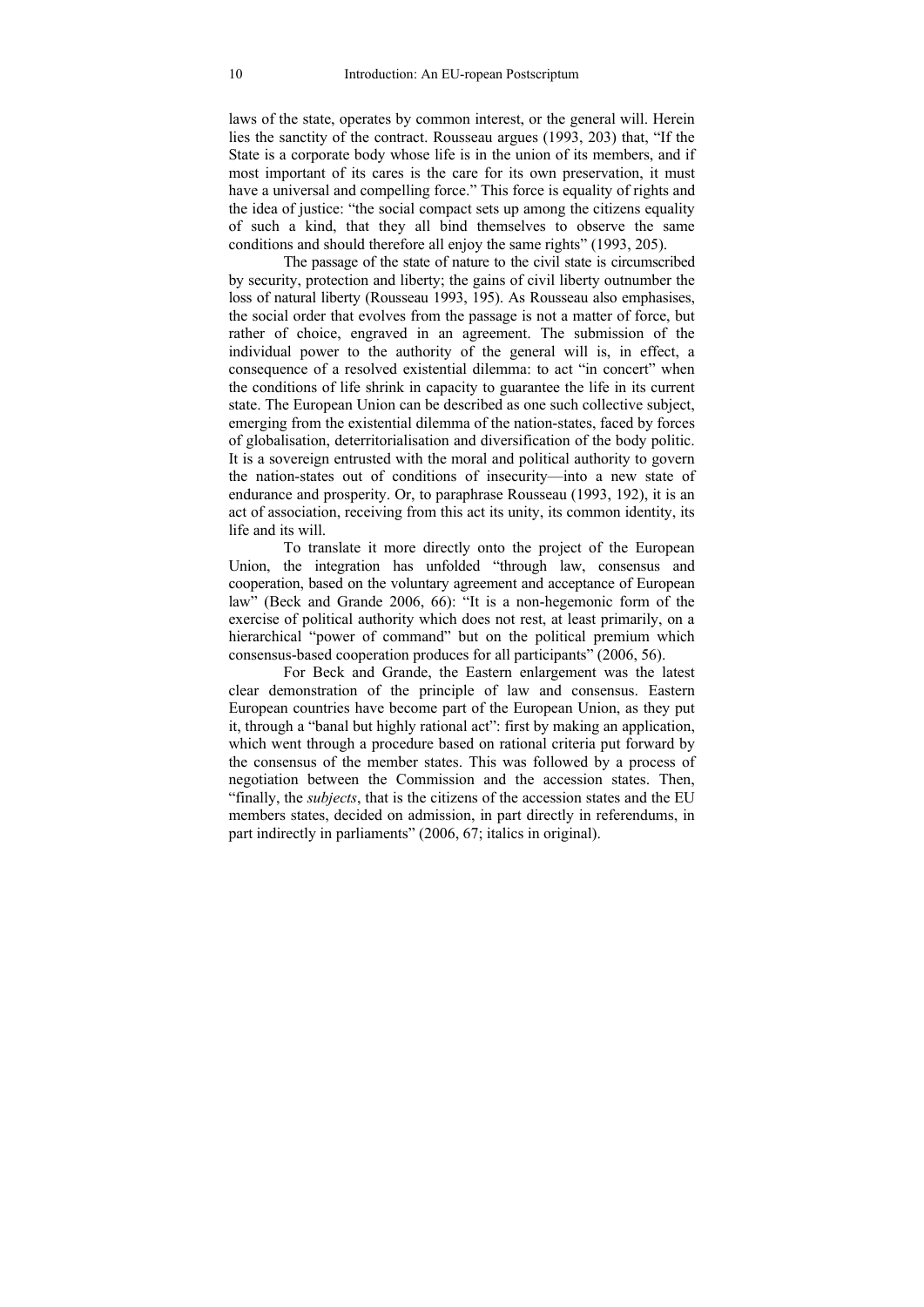### **From Social to Cultural Contract**

The EU body politic is constituted through legal commitments (such as EU conditionality), but also through a socio-cognitive bond that is imaginary and value based. As Delanty and Rumford (2006) put it, in order to be meaningful, any society needs to provide frames, imaginaries, world-views and cultural models. This is the basis upon which its members can orient and conduct their lives in accord with the general will, which is made familiar to them through social imaginaries. All societies "have a central imaginary in order to answer basic questions relating to their identity and orientation to the world" (2006, 17). Europe, they conclude, needs to be seen as one such social—or, as they call it, civilisational constellation (2006, 25).

The problem is that the EU social contract started as an economic, continued as a political and ended as a cultural contract. There was a brief phase in which a normative frame, allowing for the debate on "rights, justice, citizenship, belonging and identity" (Delanty and Rumford 2006, 5) was put forward, but it was never elaborated into a full communicative agenda—or, to be more exact, the burden to deepen an understanding of the core social and political values of the European Union was relegated onto the shoulders of "culture".

In the first decade of the new century, European project has slowly been turning into a cultural one (Delanty 2008; Mokre 2006; Sassateli 2002; Shore 2000, 2006). We read in the decision establishing the Culture 2000 program that, "If citizens give their full support to, and participate fully in, European integration, greater emphasis should be placed on their common cultural values and roots as a key element of their identity" and that, "Culture has an important intrinsic value to all people of Europe, and is an essential element of European integration".<sup>3</sup> More recently, a 2007 document declared, "There is a growing recognition within the EU that culture lies at the heart of the European project and has a unique and indispensable role to play."4 Several commentators have argued that this emphasis on culture mirrors an attempt to build legitimacy, which the European project and its supporting institutions have badly lacked (Sassatelli 2002; Shore 2000, 2006). The argument is that, as a supra-political entity, the European Union has not managed to create a European demos that would either claim loyalty or see itself as a self-identifying European public. Moreover, since the 1990s, EU leaders have been facing a growing decline

<sup>3</sup> Decision No. 1983/2006/EC, 30 December 2006.

<sup>4</sup> *Communication on a European Agenda for Culture in a Globalizing World, COM (2007) 242 Final,* accessed 10 May 2007.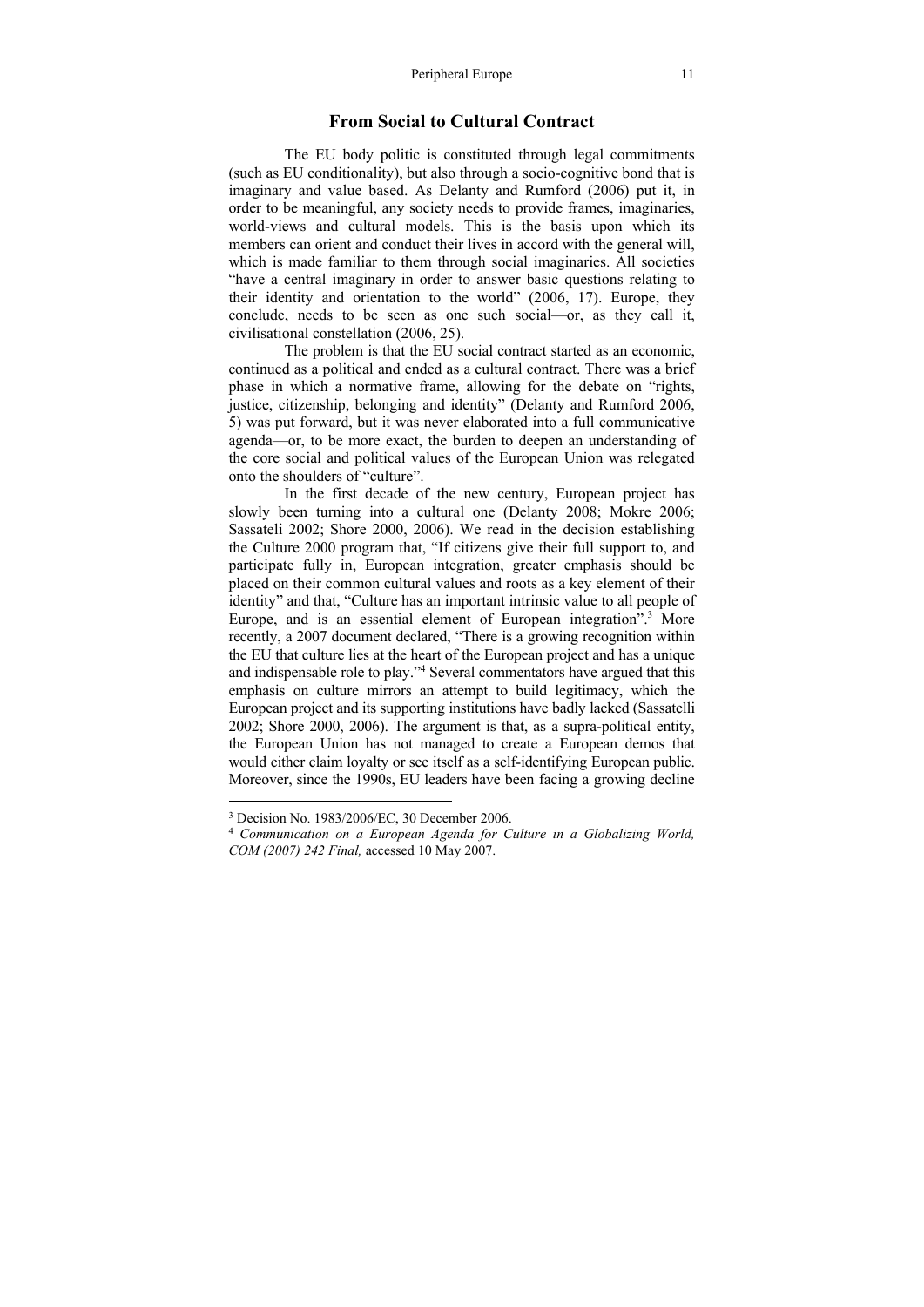in "passive consent" for the project of political and social integration, and have now turned to the "instrumentalization of 'culture' rather than the economic or single market as the political arm of nation-building at the European level" (Shore 2006, 19).

Many critics have compared the building of the European Union to the modern nation-building and nation-states formation processes (Mokre 2006; Nederveen Pieterse 1991; Outhwaite 2008; Shore, 2000, 2006). "Within nation states, the individual citizen's sense of belonging, the creation of an identity in common, has been achieved through the institution of a common national culture" (Mokre 2006, 71). The goal of European cultural policy, too, has explicitly been "to develop a feeling of belonging to a shared culture" (European Commission, 2002, cited in Shore 2006, 7). However, in contrast to nation-building processes—which, especially via educational systems, placed culture at the onset of the homogenisation of modern imagined communities—"European culture" has only gradually and fairly recently been imported into the EU discourse. This fact is often interpreted as containing manifest evidence of the obviousness and self-explaining existence of a shared European cultural identity.

A close inspection of post-World War II documents and policies reveals that the cultural stuff from which, it is alleged, the Europeans have been collectively made was largely neglected for most of its early post-war history. Mokre (2006, 71) provides an explanation for this absence, claiming that in Europe "collective identities are traditionally understood as cultural identities. And this is precisely the reason why culture was no issue for the European Community for decades, then became an issue and is still dealt with in a very cautious way." However, this interpretation fails to provide an account of why culture suddenly became an issue at the EU level. We need to understand the triggering mechanism, demanding that what was obvious at national levels had become recognised as in need of protection and defence at the EU level. Instead of deconstructing the modern hegemonic myth of Europe as the overriding home of nations with distinct cultural identities, this kind of explanation serves to support the contemporary myth-producing machine that envisions Europe as a "mosaic of cultures" with shared "cultural roots" and a common heritage (Nederveen Pieterse 1991; Shore 2000).

Instead, our argument is that the import of culture can be explained by the contingent historical circumstances within which claims to a European culture and a shared cultural identity become recognised in their potency to produce meaningful associations. In this capacity, they could play a role in the managing of ongoing tensions of Europeanisation and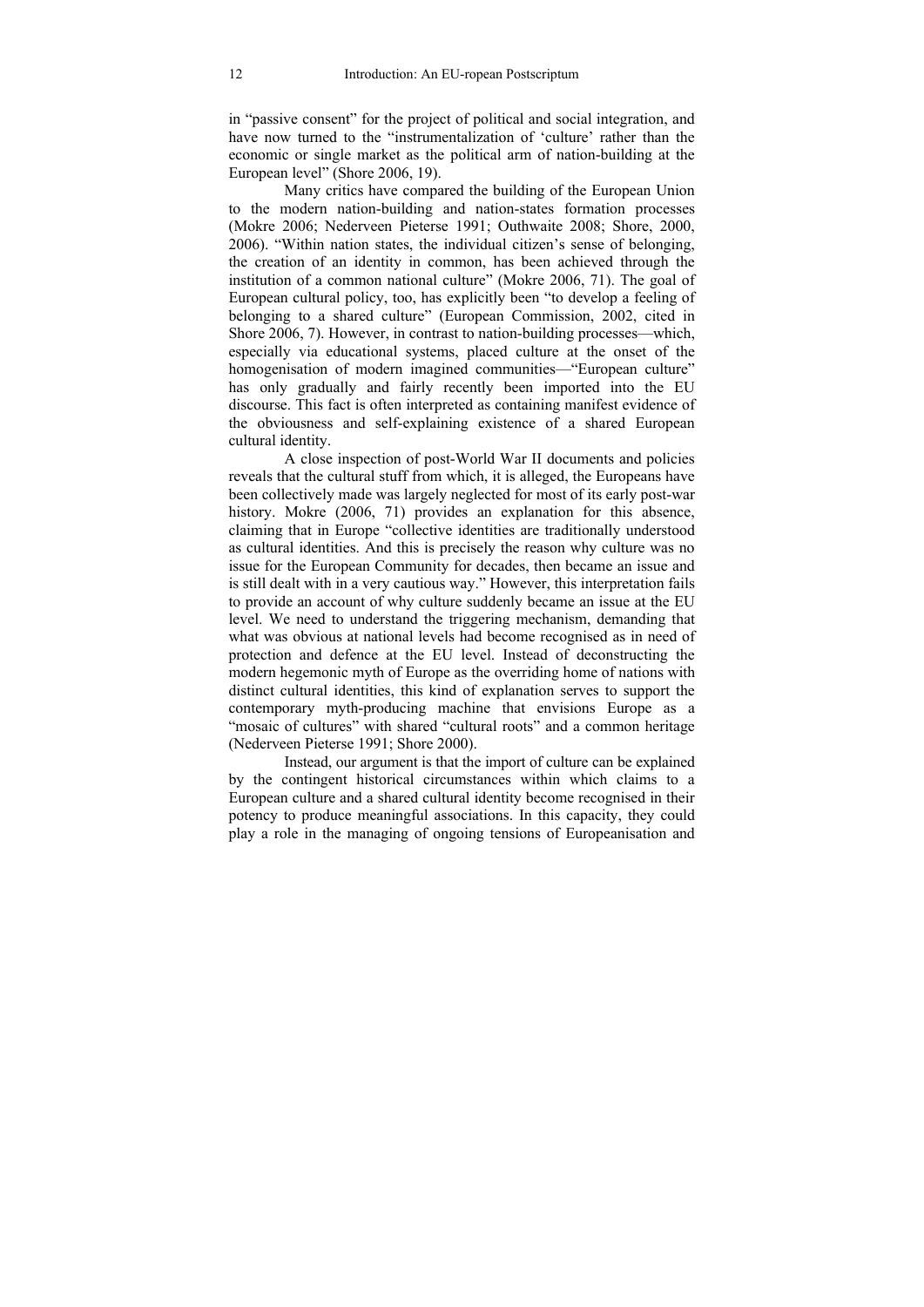integration. As Bo Stråth notes, "The idea of Europe became, historically and sociologically, a political idea and mobilizing metaphor at the end of the twentieth century, particularly in the wake of '1989'" (Stråth 2002, 388). The absence of "culture" in the early phases of the integration process in fact testifies to the historicity of the desire to claim a shared European identity. This desire should be seen in terms of confronting the challenges of an evolving social reality, instead of being taken to simply document the ongoing but overlooked expression of a shared essence.

#### **The Collapse of Values**

The "cultural turn" we witnessed at the turn of the century was related to the process of internal integration as well as to the desire for mobilising the integration potential of the enlargement in the international arena. The unexpected explosion of interest in a "new European identity", says Bauman (2012), stems from the endeavours to redefine the role of Europe in order for it to follow the global game of development. In this game, Bauman adds, "the rules and stakes have drastically changed and continue to change, albeit no longer as a result of European initiatives or under Europe's control, and with minimal, if any, influence by Europe itself" (2012, 3). In the background of such operations lie efforts to get Europe (as well as the world surrounding it) to identify itself with the image of a cultural continent that continues to hold the position of a beacon of global civilisation.

With the break-out of crises, the weaknesses of the cultural contract as the basis of integration were exposed in full. Particularly in relation to the refugee crisis, the roads to successful governance through it could have been much more effective and gained popular support if the EU political discourse had not been so deeply contaminated with one particular binding theme from the pre-crisis era. This theme concerns the idea of the European identity.

As Bo Stråth (2002) explains it, the idea of European identity first emerged at the Copenhagen European Summit in 1973. As he writes, the summit was embedded in concrete historical circumstances of a "global order in unexpected crisis" (2002, 387). The notion of European identity brought forward at the summit "expanded from its dollar and oil price context as an instrument to consolidate Europe's place in the international order" (2002, 389). However, a period of predominantly political discourse of integration followed, focusing on questions of legal, political and "values" foundations of unification. This was the era that led to the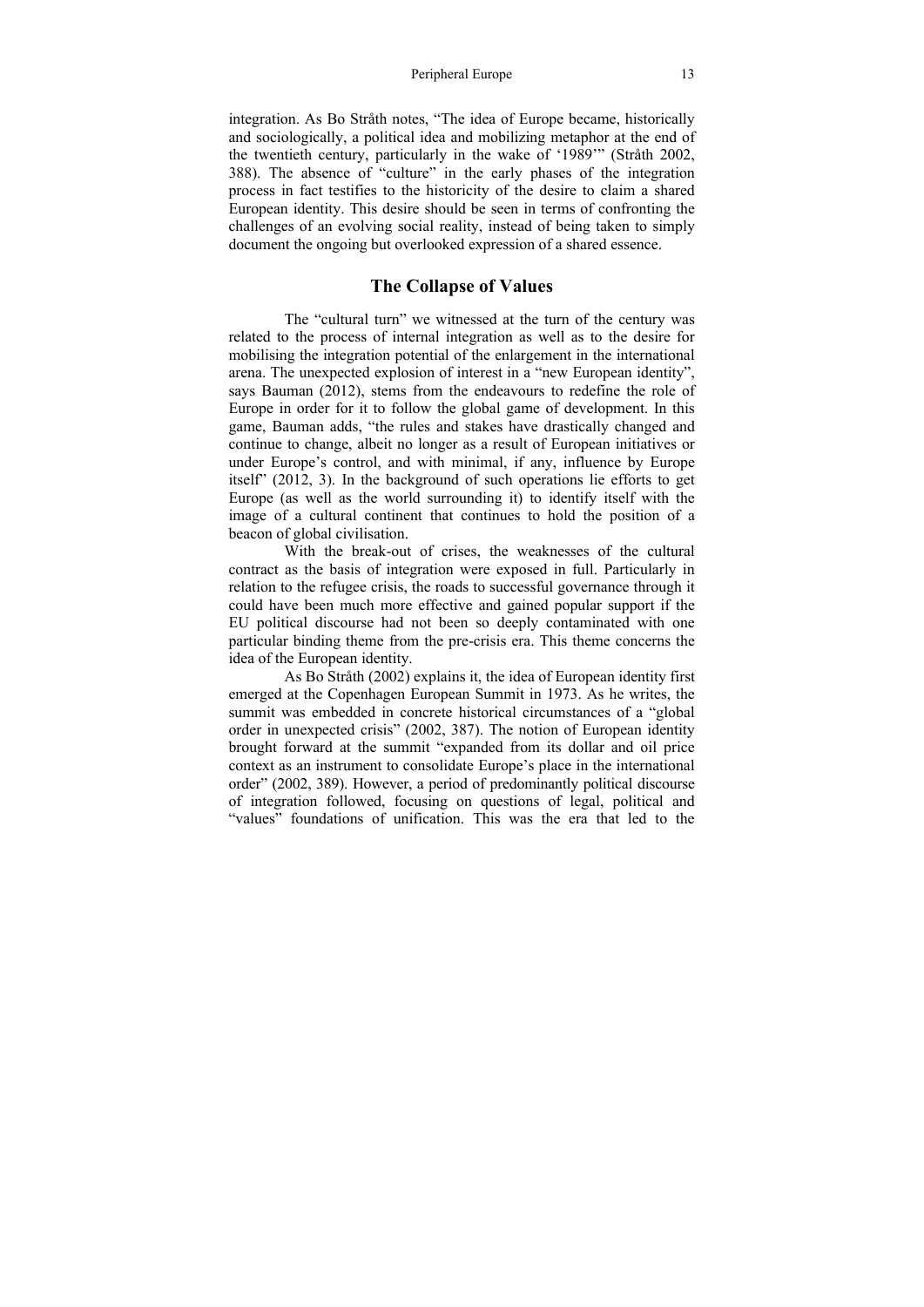Maastricht Treaty, a document that resonated in public as the principal book of EU democratic order.

From 1991 to 2008, the idea of the European identity assumed a centre stage position again. From the collapse of the Soviet Union and Yugoslavia to the last two enlargements, the idea that a common identity called "European identity" would be the main civic bond of the new supranational community prevailed. Instantly, contradictions emerged. To manufacture this new collective identity meant facing the predecessor, the imagined community of the nation-state. The nation-state presupposes a "congruity between culture, territory, ethnicity, and politics, between state and nation, and between citizenship, identity, language, and belonging" (Hedetoft 2019, 365). From the onset, European identity appeared as a tangible construct to compete against this legacy. Raised above the national identities, for a national community integrated into the European Union, European identity is both a binding and a competing force. In the early stages, EU officials explained the rising tensions by the fact that "Europeans were not sufficiently aware of their European identity" (Shore 2000, 25). As the quote's tautology suggests, in order for Europeans to become "true" European subjects, they first needed to undergo "Europeanisation". This, as Morley and Robins soon detected, implied a project that turned Europe into a terrain of its own colonisation (Morley and Robins 1996). The political engineering of the shared sense of belonging began; however, encapsulated into contexts of globalisation, it produced an ambiguous result.

European identity is featured as a historical heredity that was broken by the Cold War and is waiting to be reclaimed. In this sense, it appears to be a matter of the past. At the same time, it is projected as a quality yet to be appreciated and embraced as a collective possession. Soysal (2002, 265) writes that, "Europe requires Europeans. Otherwise, there is a legitimacy crisis of the very process of European integration and the European project, the argument goes." The project implies social engineering: "Europe is charged with affording subjectivities and emotions conducive to political allegiance and shared fate. Consequently, as a state of person-hood, European is envisioned to be a subject position, embodying desires and sentiments, civic constitution, loyalties, and a distinctly "European" sense and sensibility of self" (2002, 267).

European identity, in brief, becomes a brand—an object yet to be manufactured through European Union-sponsored cultural activities, realized through practices of cross-border bonding locally, and marketed globally. In this schizophrenic scenario of a rediscovery and an invention, a European contract germinated. This contract, as the individual studies in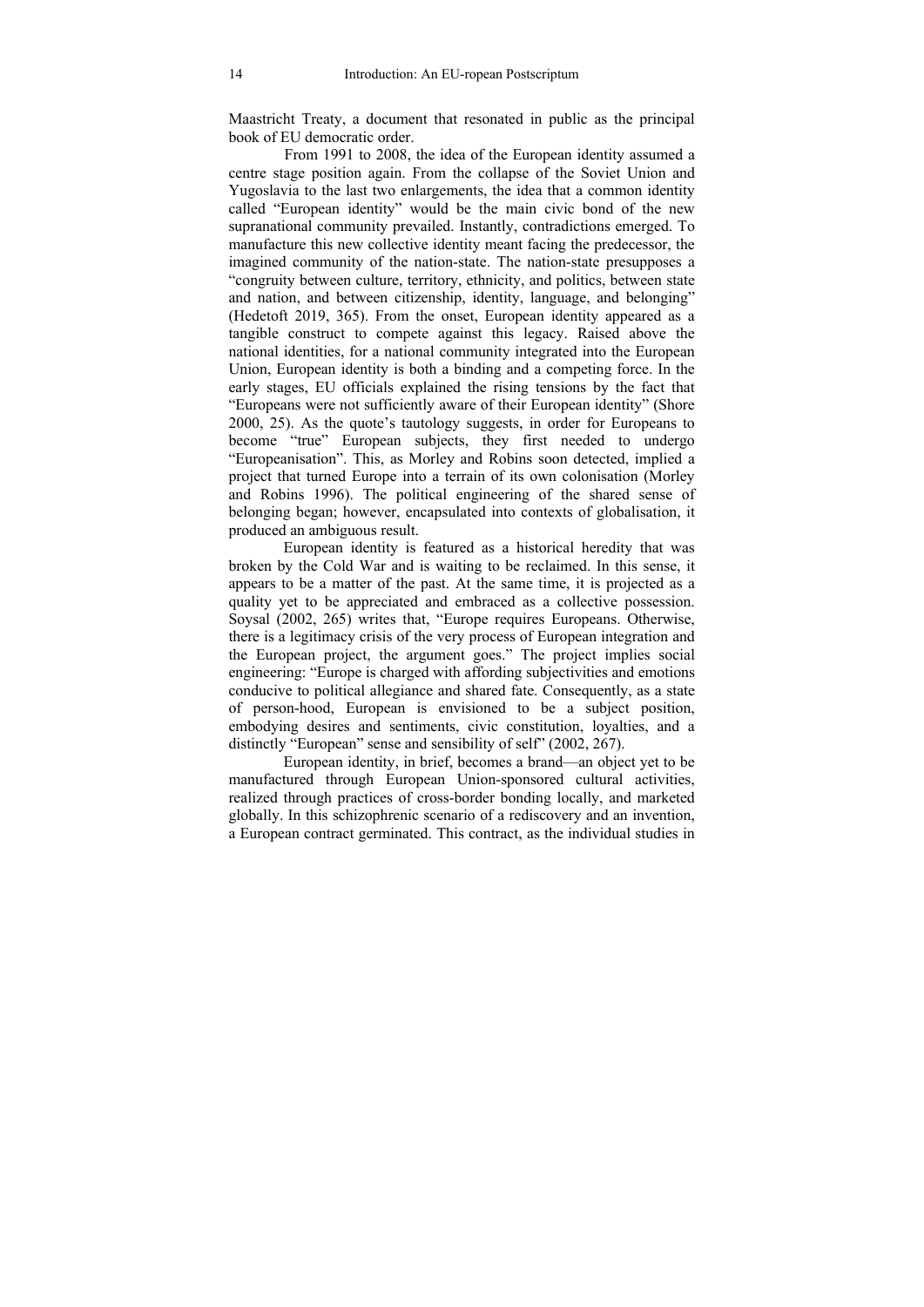this book demonstrate, created an atmosphere of cultural superiority in both the old and the new Europe. Most detrimentally, it left behind a political ambition to build a trans-European commitment to implement a new social contract; in its place, a cultural narrative of identity and belonging begun to tighten and spread its grip.

On a larger scale, the shift from socio-political to cultural discourse opened up as much room for the coming together as for the proliferation of distance, estrangement and conflict: "The European *Heimat* invokes the past grandeur of Europe as a bastion against future uncertainties. This is a Europe that divides those who are of the Community from those who are *extracommunitari* and, effectively, extraterrestrial" (Morley and Robins 1996, 458). With regard to the post-socialist East, the notions of common cultural identity, heritage and roots may have been proposed in good faith as motors of mutual recognition and cooperation. On the fringes of the European Union, where new member states were just getting ready to live with the new European identity, the discourse fuelled sentiments of cultural superiority. Rather than investing in building this new identity, peripheries took it for granted and instead turned in another direction—towards desolidarisation and exclusion of their internal "others" deemed to be non-European: the Roma, the migrants, the Muslims. Other groups could be added to the list at a nation's convenience, such as sexual minorities, asylum seekers, homeless people, urban subcultures and critical artists. The key argument, underlining the right to exclude, originated in the perception of a long history shared by the Europeans, which grants them the authority to manage and decide on the right of belonging and hospitality to others. European identity and cultural history become tools of legitimation by which to draw a line of demarcation between us and them, and to identify strangers who cannot claim European origin.

The cultural turn in governance quietly pushed aside the social principles of European integration. While the Maastricht values of solidarity, justice and dignity of human life turned into inevitable rhetorical decoration, their mobilising power in terms of bonding and defining the conditions of belonging faded. The European social contract changed into a cultural contract. As it was founded on the cultural idea of a shared past rather than on a social utopia of a shared future, European integration transformed from a future-oriented narrative into a commemorative one. A growing number of people from the former socialist East started to resort to nostalgia, while Europe drifted from the fantasy of being the engine of global development into a xenophobic, ethnicised retrotopia (Bauman 2017).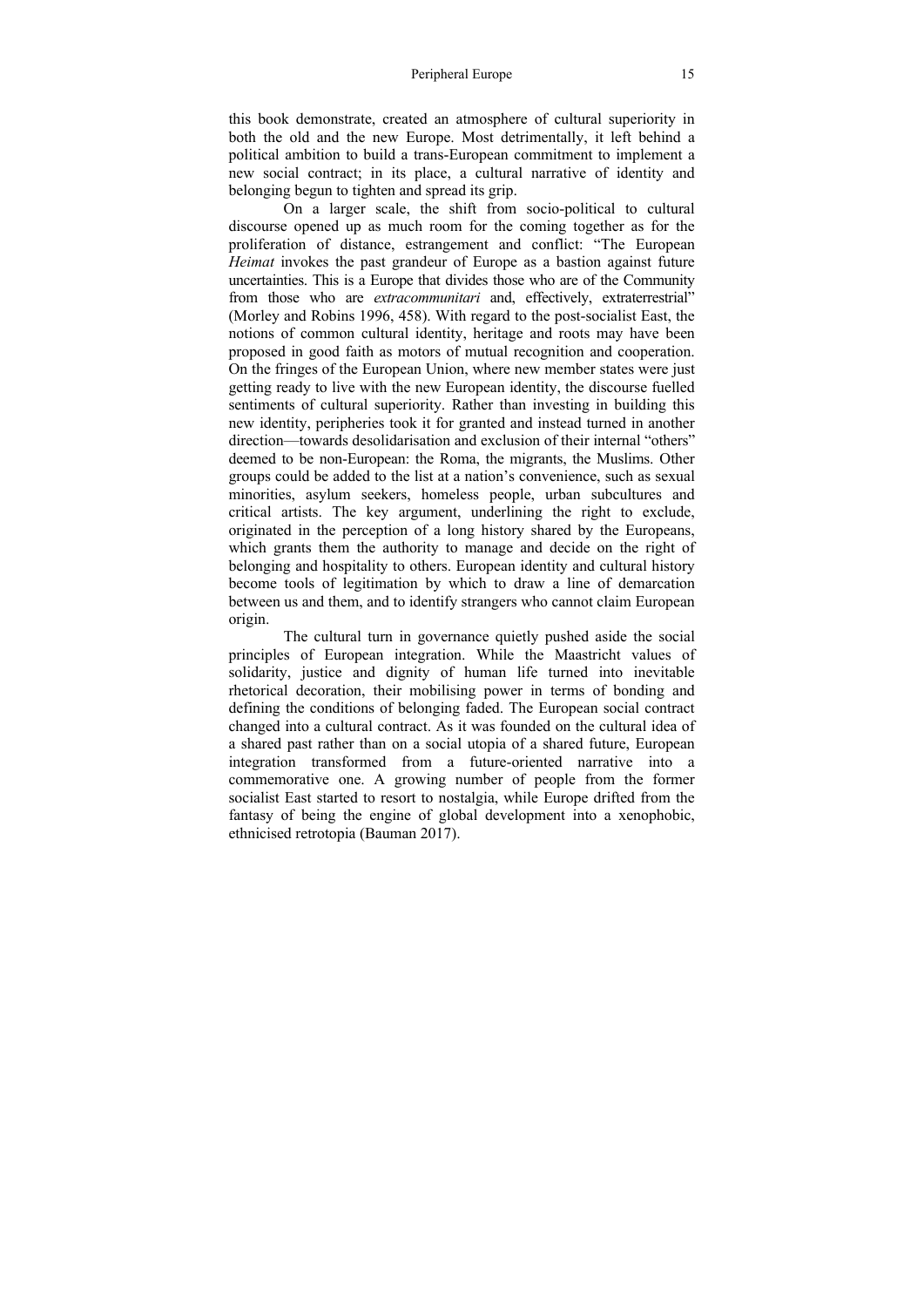How could this have happened? Moreover, how could it have happened in such a brief period of time and why has there been so little attention paid to this turn away from the values of cohabitation and intercultural dialogue?

### **A View from the Periphery**

The path that led to the erosion of the values as the political, symbolic and ethical bond among the member states and the people of Europe could have been avoided. *Peripheral Europe* deals with the EU crisis in one specific, yet fundamental context: the integration plan and the special turn it took on after the end of the Cold War. Methodologically, it is an observational study, focusing on the specific period of the enlargement of the European Union towards the East and the hegemonic discourses that framed the process of integration. The plan that was supposed to link the post-socialist East with the "old" part of the continent and merge the post-communist bloc at the fringe with the democratic core of the West was implemented according to scenarios that were Westerncentric, Eurocentric and postcolonial in their essence. These were not three separate stages of integration: the timelines coincided, occasionally overlapping and antagonising one another, often evading each another and then returning in new discursive formations. From a bird's eye perspective, however, the fundamental ideological structure of the integration plan can roughly be divided along two axes: the axis of difference and the axis of similarity. It was this dual nature of the relationship between the "old" and the "new" Europe that permeated the process of integration and, as will be argued, it pushed the entire composition of EU governance into a domain that can be described as postcolonial—with the centre implementing the policies of internal colonialism (Hechter 1999; cf. Outhwaite 2008, 25) while the periphery gradually took on the role of an imperial border. In brief, the rhetoric of European identity backfired and, instead of commitment to common values, created trans-European alliances of Eurosceptics, xenophobic nationalists and anti-immigration campaigners.

*The Western-centric Phase:* Integration of post-communist states into the European Union was first directed in a Western-centric way. The collapse of the European socialist "empires"—the Soviet Union and Yugoslavia opened up the possibility of reinstating the greatness of the West and its version of twentieth-century modernity. As many have noted, since the fall of the Berlin Wall the West has searched for its origins and a reinvention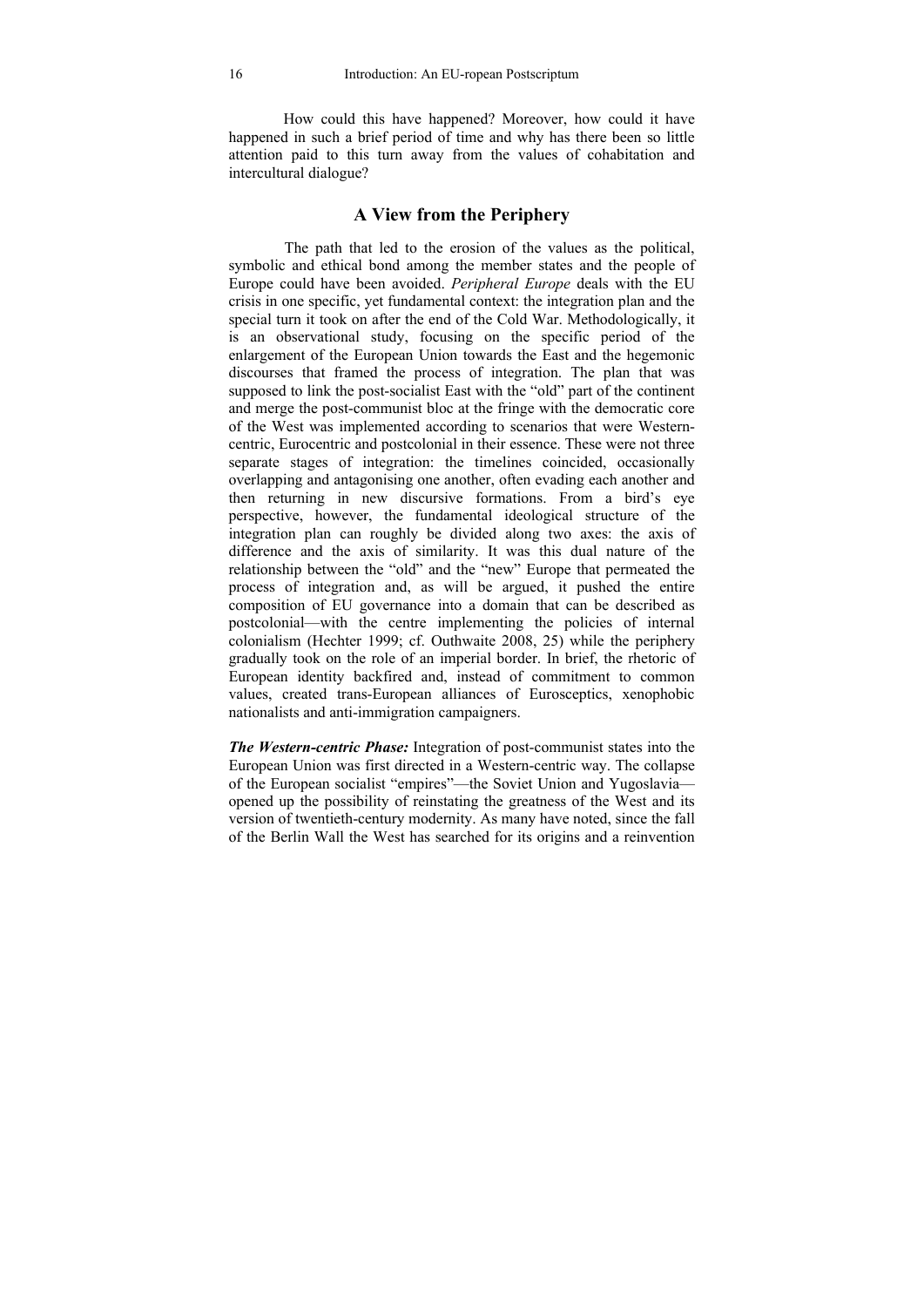of democracy in Eastern Europe (Borcila 2004, 58; see also Outhwaite 2008; Zielonka 2007). Its object of fascination was not so much the divided East itself as the mirror image it offered to the West. The image that formed in the West while observing the thawing history of European societies on the other side of the Iron Curtain inspired favourable thoughts about who won the Cold War (Forrester *et al*. 2004).

After the fall of the Berlin Wall, the now ex-socialist countries were invited to "again join Europe". The invitation invoked a mental geography (le Rider 2008), which relied on a line of demarcation between the two poles of Europe already drawn two centuries before. For most of the modern history of Europe, Europe proper was coterminous with the West. In order to consolidate the western hemisphere of the continent, an East was needed, which helped to contain both geo-political and cultural imaginaries of difference and belonging (Vidmar Horvat and Delanty 2008). The invention of Russia as the East, crystallised as part of the Enlightenment project (Wolff 1994), appeared to be a legacy that could be employed in different historical contexts. As Wolff (1994, 4) states, the map that darkened the lands behind the Iron Curtain is much older than Churchill's address to "these Eastern states of Europe". What made Churchill's oratorical image so powerful was the fact that "demarcation of a boundary line "from Stettin in the Baltic to Trieste in the Adriatic" followed a line that was drawn and invested with meaning over two centuries. This is not only relevant when decomposing the mythologies of Europe, which rely on an essentialist notion of a shared sense of cultural unity, but it fails to account for how inventing the "others" was constitutive of forging this cultural belonging. It is relevant for the cartographies of cultural and political belonging in the time of reunification. As it will be demonstrated later, it has played a role in the formulation of the post-Cold War region as a terrain of refuge for Eastern states from both political (communist) and cultural containment within "the shadow of Easternness" (Wolff 1994, 3).

The desire to push the East out of Europe was a symptom of the struggle for European modernity, i.e., between the capitalist and the communist version of modernity. Kumar (1992, 458) suggests that, "The conflict between 'capitalism' and 'communism' in the twentieth century is of the same kind." Both sides in the conflict involve questions of inhumanity and inefficiency. They use different terms, but they "are borrowing from the same common European store" (1992, 458). Étienne Balibar (2004, 81) goes further to argue that, "The 'end of communism' in the East is also, fundamentally, the end of the political 'modernity' opened by the French Revolution and dominated by the notions that it produced."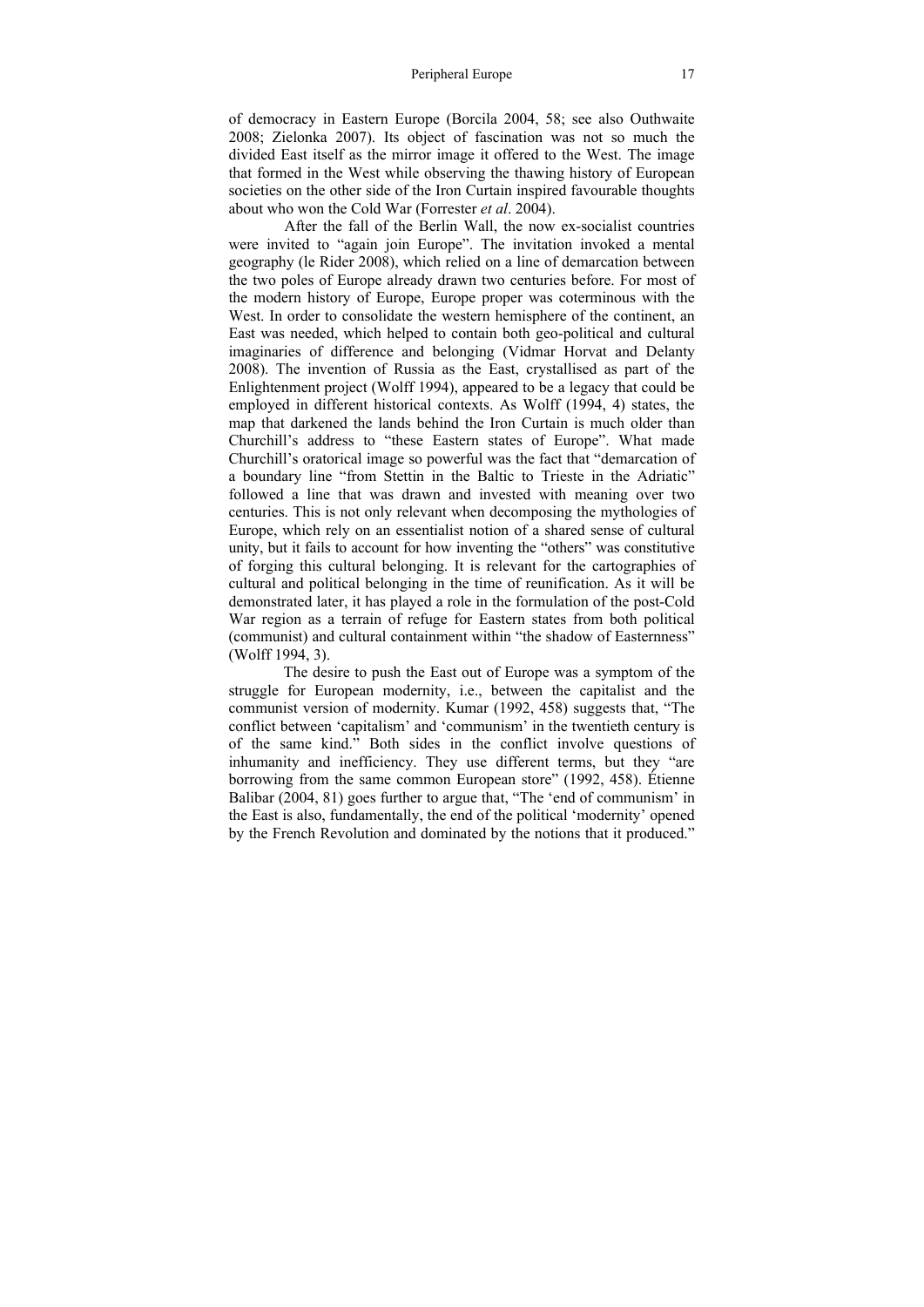From the philosophy of poverty in Christian theology in the thirteenth and fourteenth centuries to egalitarianism as an aspect of the bourgeois revolutions of the seventeenth and eighteenth centuries, Balibar (2004, 86– 87) writes that communist thought was integral to the "general history of European society". It shaped European political thought and the European social and institutional map of modernity. The two consequent modernities that the West and the East pursued were both expansionist. The difference was that the Soviet expansionism, in a response to Western containment, followed the path of self-containment that resulted in expansion of the kind of terror that was inward oriented—"whereas liberal capitalism, for the most part, excludes and massacres only on the *outside"* (2004, 88).

Balibar has called the European Union a phantom Europe, "the illusory Europe, the *Europe of contradictory illusions*"*,* which after 1945 fermented in the idea of two blocs. Each bloc claimed to be the exclusive and authentic heir of modernity. While they both saw themselves as paragons of antifascist resistance, each made claims to true European identity through antagonising the other. To the West, the communist solution represented the inevitable turn to totalitarian collectivism. The East saw in the West a regression of freedom though consumerist individualism. After the fall of the Berlin Wall, other misconceptions followed, but this time almost exclusively from the direction of the West. To name some, the (Western) discourse on modernity has rarely included the fact that socialism, as a particular form of modernity, produced the world's most educated population in the region of its dominance (Forrester *et al*. 2004, 12). The West was also reluctant to acknowledge the advancement of women's social and political rights. Immediately after the fall of communism, the discursive production of the "East European woman" started. Western feminists were implicit in the project: "While former socialist countries modestly 'solved' the question, feminists in Western societies have at times believed that Eastern European women must immediately be rescued from their subordinate status" (2004, 15; see also Einhorn 1993). In fact, women in the East enjoyed more rights than the women in the West, were considered more equal by the socialist state than in the West and were treated with more concern by the socialist state regarding their integration and full participation in political and economic life. Igor Štiks (2015, 14) sums this up concisely, stating that while "socialist dictatorship performed badly when it came to *political* and *civic*  rights, it performed quite progressively as concerns *social* rights, women's rights and *cultural* rights for ethnonational groups".

Forrester *et al*. (2004, 12–13) describe the situation: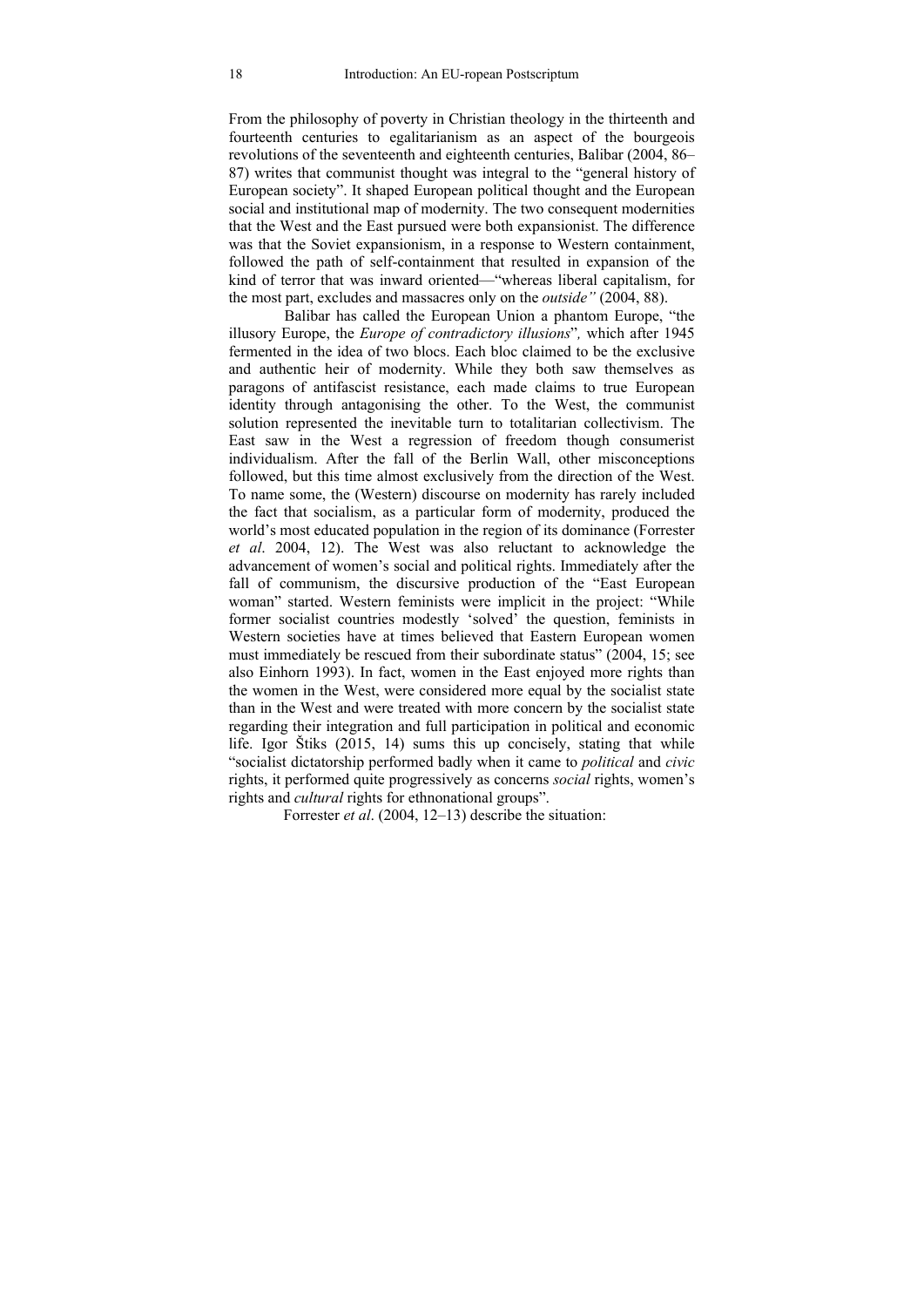#### Peripheral Europe 19

The Fall (and the fall) of communism inaugurated the post-Soviet and post-Empire millennial moment in a "globalized" era without clear-cut enemies, a period of change and flux that affects whole nations as well as gendered, sexed, and racially and ethnically marked bodies. It has also marked a profound redefinition of the space in which these bodies and their representations are constructed and articulated.

They argue (2004, 10) that the nations and peoples of Eastern Europe could be imagined "as a faceless (though almost entirely white) bloc and unproblematically used by the West both to justify Cold War ideology (See how they are oppressed by the Soviets!) and to idealise Western ideals of capitalist richness ad variety (See how they crave our political system and lifestyle!)". The fantasy revolved around the idea that the West came to help defrost the countries on the other side of the Cold War divide, confirming their historical advantage and superiority (Borcila, 2004; Forrester *et al*., 2004). Borcila (2004, 54) writes about the newly discovered Eastern Europe after the fall of the Berlin Wall appearing "murky", "opaque", "immobile", indicating a territory of newly assembled yet still incomprehensible sites—at once leaving behind once-monochrome Cold War history yet maintaining its symbolic inflection. This projection was in the function of a displacement of anxieties and frustrations that begun to emerge underneath a more profound global boundary between North and South (Forrester *et al*. 2004, 17): "It feels more 'civilized' to maintain a simple us-and-them of political difference within Europe with its assumed, mythical, racial homogeneity." The idea of defrosting the East carried within itself not only a desire to situate the West as the winner of the Cold War, but also a more genuine impetus of racial marking of the victory as the sign of the vitality of the "old Europe".

*The Eurocentric Phase:* After the initial wave of Western-centric fascination with the East, the Eurocentric stage followed. This book argues that it was this moment that planted the seeds for the birth of post-crisis Europe. The "revolutions of 1989", during which the European public sphere was still taking shape as far as the dilemmas of democratic development and legal and political challenges connected with the transnational project were concerned, became reduced to mere cultural narrative at the turn of the century. To the European integration machine, aspiring to full membership was equal to achieving an acceptable level of democratic standards in the politically backward East—and the right moment to take the step from governing by politics to governing by culture. European identity, including its heritage, memories and traditions, became the way and method of European post-millennial governance,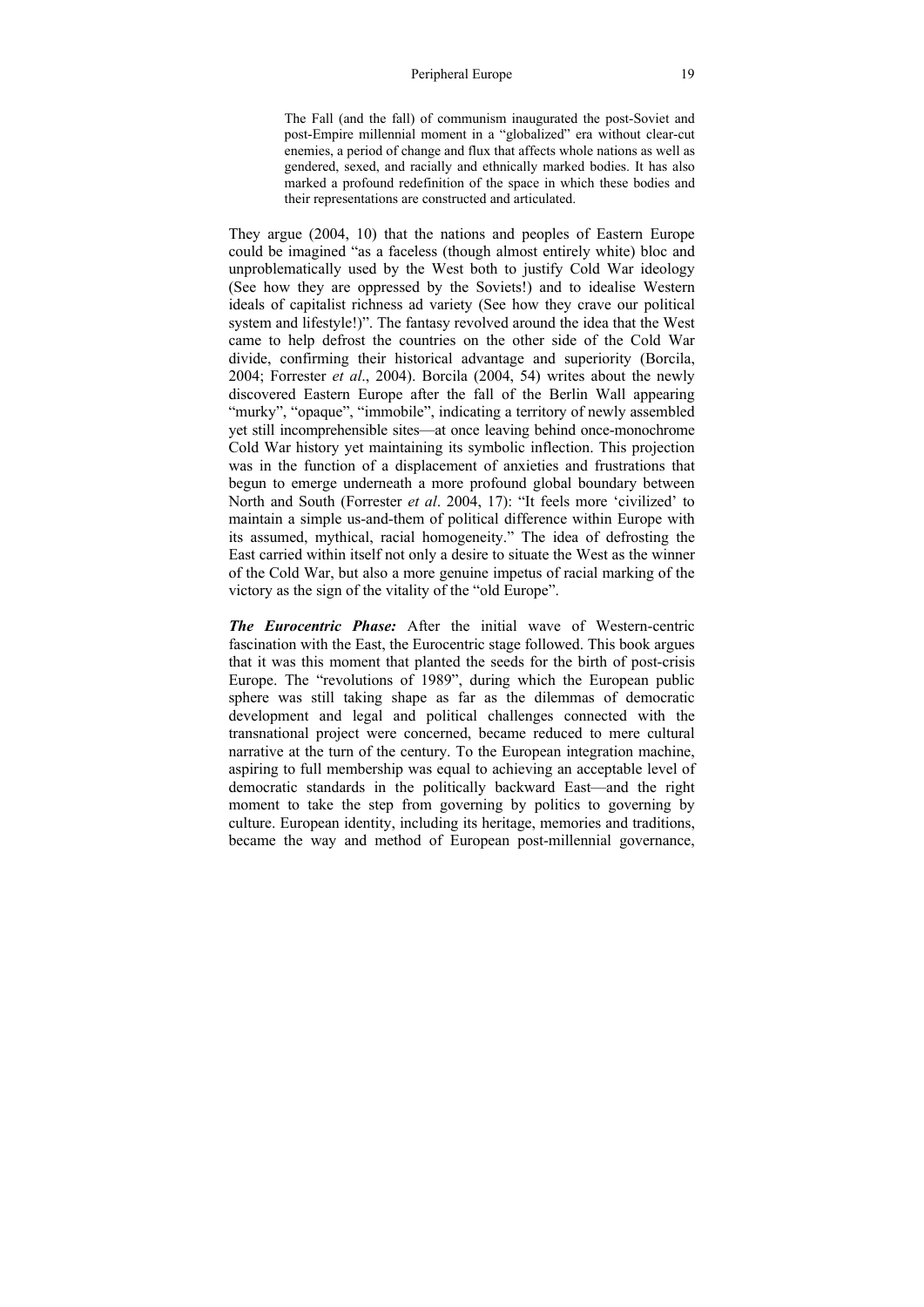multiplying ideas about cultural (re)integration of Central and Eastern Europe and ignoring political realities. Similarities, rather than differences, were being emphasised.

The notion of European identity was the engine driving this search for familial relatedness. At first, the post-socialist East took up the initiative to look for its own "Western" identity by itself. After 2000, the drive for cultural integration was taken over by the West. The cultural discourse of European identity grew stronger, especially in the periods prior to the enlargements of 2004 and 2007. Concepts such as "intercultural dialogue", "European memory" and "European heritage" produced the image of a new European subject that emerged from a shared past. Revived mythologies from the nineteenth century, such as "shared roots", a common birth in the ancient "Greek cradle" and a common cultural heritage rooted in Renaissance and humanist art and philosophy, grew afresh side by side with the ideas of "a cultural mosaic" and cultural diversity as fundamental European values (Pieterse 1991; Sassateli 2002; Shore 2006). As Cris Shore (2006) notes, these grandiose cultural conceptions were emerging in the context of the process of social engineering of a collective European consciousness that would offer a basis to legitimise common European politics. The outcome of this engineering was a conceited conception of a great historical civilisation that had been in the forefront of global modernisation—one that would enlighten global capitals all over the world as well as culturally educate the peoples of its former colonies on the fringe.

As late as 2007, such aspirations were displayed without reserve. The *Communication on a European Agenda for Culture in a Globalizing World*, for instance, starts off with thoughts by Dario Fo, reiterating that "even before Europe was united in an economic level or was conceived at the level of economic interests and trade, it was culture that united all the countries of Europe. The arts, literature, music are the connecting link of Europe".<sup>5</sup> The cultural diversity of Europe, the agenda reads, "is inspiring and has inspired many countries across the world". The text goes on to elaborate the "cultural mission" of the European Union in the context of globalisation, pointing out the strategic goals of ensuring "progress, solidarity and security, while ensuring a stronger presence on the international scene" (cited in Vidmar Horvat 2009, 76).

At least two major consequences followed from this clearly Eurocentric discourse. The first was the translation of values into cultural

<sup>6</sup>*Communication on a European agenda for culture in a globalizing world, COM (2007) 242 final*, accessed 10 May 2007.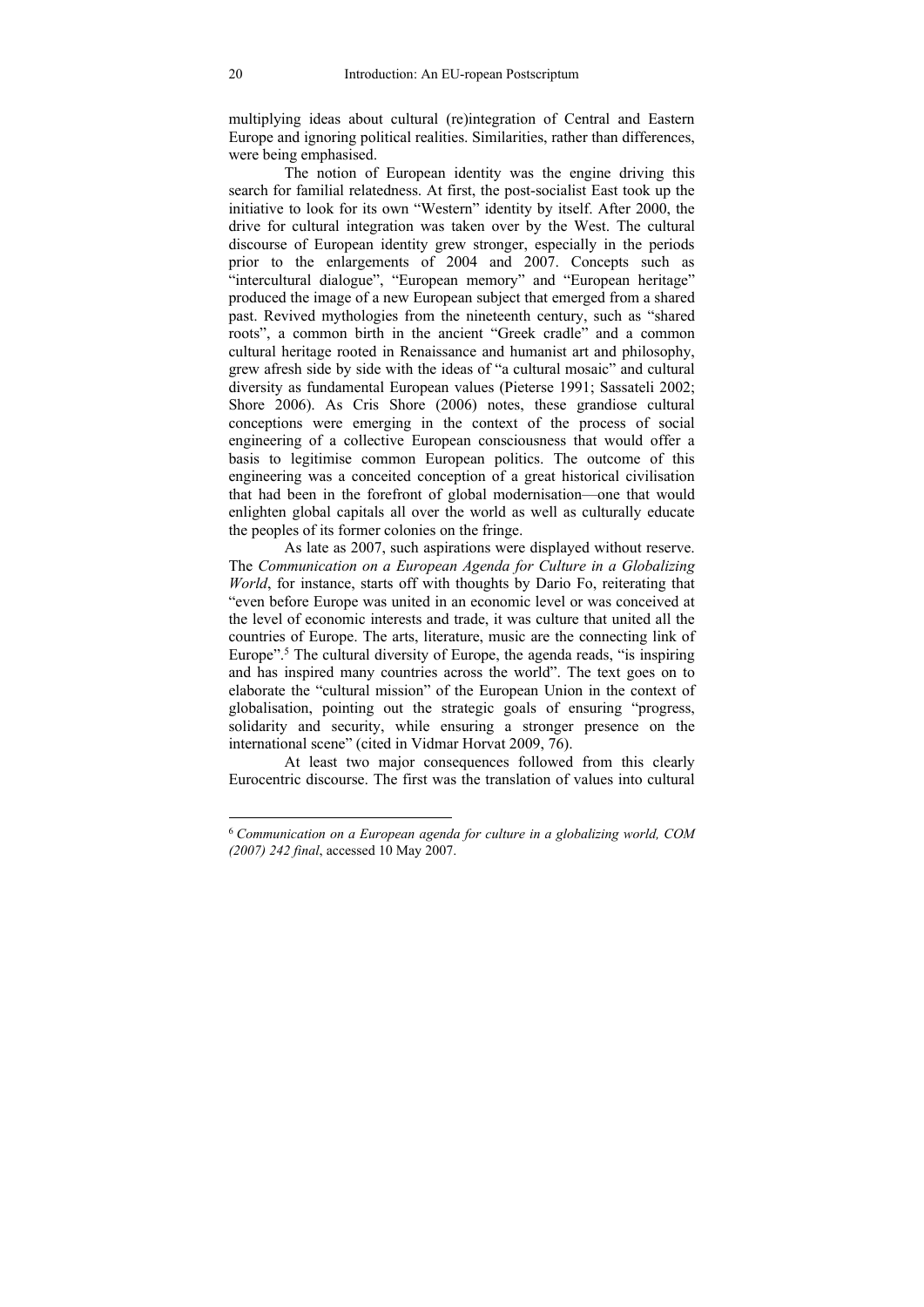#### Peripheral Europe 21

bonds. The ideas of the shared "great values in common", the "core values" and the "shared legacy of classical civilization" assumed a prime stage of political focus (Shore 2006, 13). The intent, as Shore writes, was to "help forge a collective European consciousness and identity by 'Europeanizing' the cultural sector" (2006, 14). Numerous projects and a panoply of ideas were launched in this period, including Europeanisation of university teaching, "European Months", "European Years", "Europe Day", "European City of Culture" and the Jean Monnet Awards. Behind these ambitions rested the drive to "reconfigure the public imagination by Europeanizing some of the fundamental categories of thought" (2006, 15).

In 2006 the EU Parliament and the Council of Europe adopted a document that launched 2008 as the "European Year of Intercultural Dialogue". The introduction of "intercultural dialogue" marked a new era of embracing cultural diversity as a feature of European identity. Intercultural dialogue as promoted by EU documents was proposed as a way to better understand cultural differences in the member states and to gain insight into how the member states addressed this diversity. The fact of the European Union becoming increasingly multicultural was acknowledged. However, in contrast to previous notions of the "diverse" patchwork cultural field of a shared European heritage as a given, now "intercultural competences" became part of the plan to launch strategic priorities of the European Union, such as "respecting and promoting cultural diversity"; "supporting the EU's commitment to solidarity, social justice … and greater cohesion"; "enabling the EU to make its voice better heard in the world and to forge effective partnerships with countries in its neighbourhood". In brief, in addition to connoting national, local and regional richness of European cultures, cultural diversity now took on a new flavour. It became recognised as part of a strategic plan to redefine and reinforce the EU's presence on the global map. By being placed on the intercultural dialogue's agenda of combating the rise of racism, xenophobia and discrimination, the notion of cultural diversity was reformulated into a political tool for furthering social solidarity and cohesion on the home front.

The legacy of this cultural turn was felt as late as 2016. In the *Cultural Awareness and Expression Handbook* (2016), a reference textbook for the implementation of workplans for the European Agenda of Culture 2014–2019, one reads of the value and importance of acknowledging cultural competence as a key competence of lifelong learning: "In today's world, assailed as we are by an abundance of images, by permanent and rapid change, and by a strong need for self-determination and identity, cultural awareness and expression is rightly called a *key* competence. It is